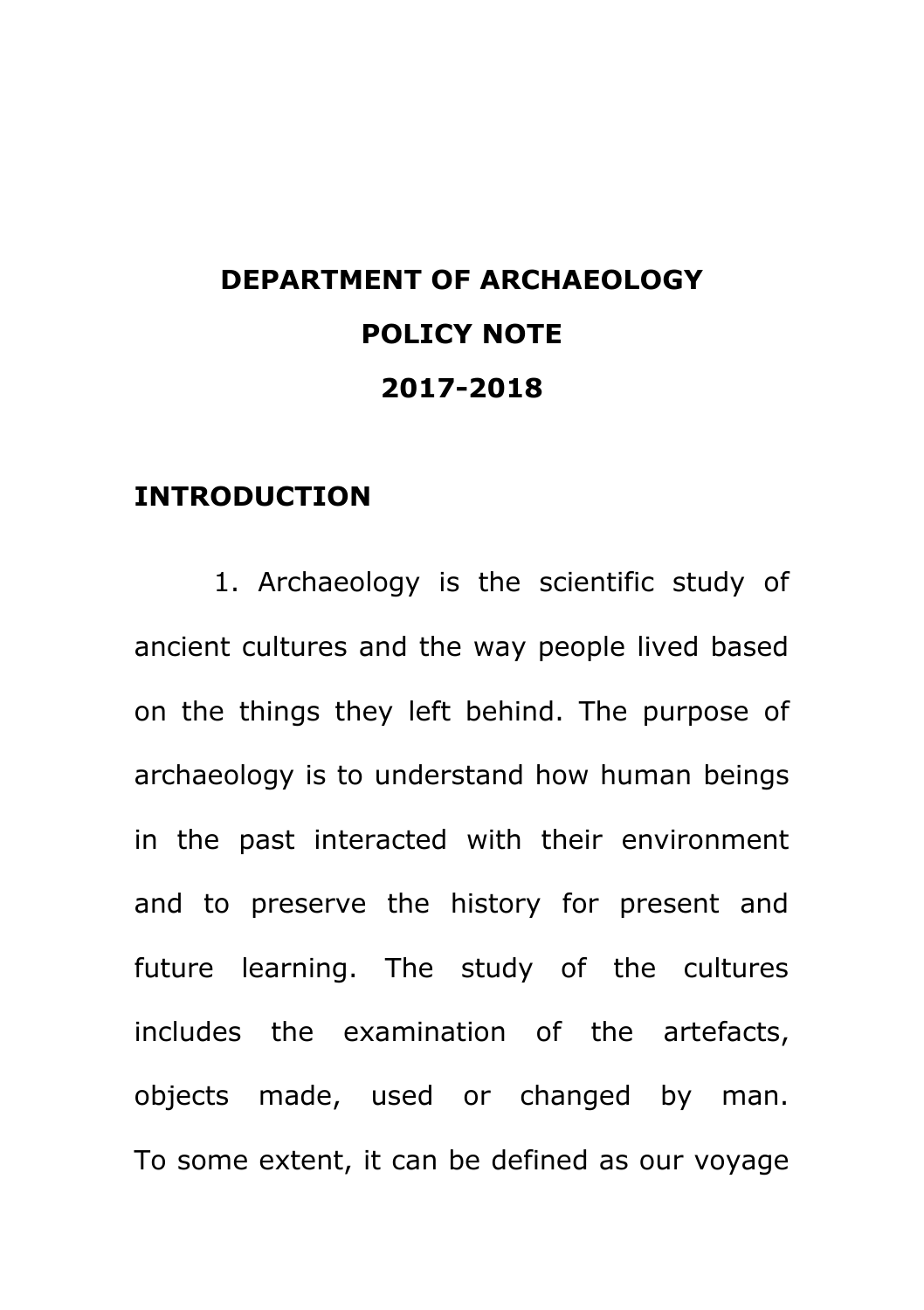to the past, where we discover, who we were and therefore who we are. In broad scope, archaeology relies on cross-disciplinary research. Archaeology always relies heavily on the materials left behind by our forefathers.

#### **OBJECTIVES OF THE DEPARTMENT**

1.1 The Department of Archaeology was established in 1961 by the Government of Tamil Nadu to conserve and preserve the ancient monuments in the State and to conduct excavations at archaeologically and historically important places. Its activities also included copying, deciphering and publishing of stone inscriptions, setting up of site museums, chemical preservation of art objects. A library is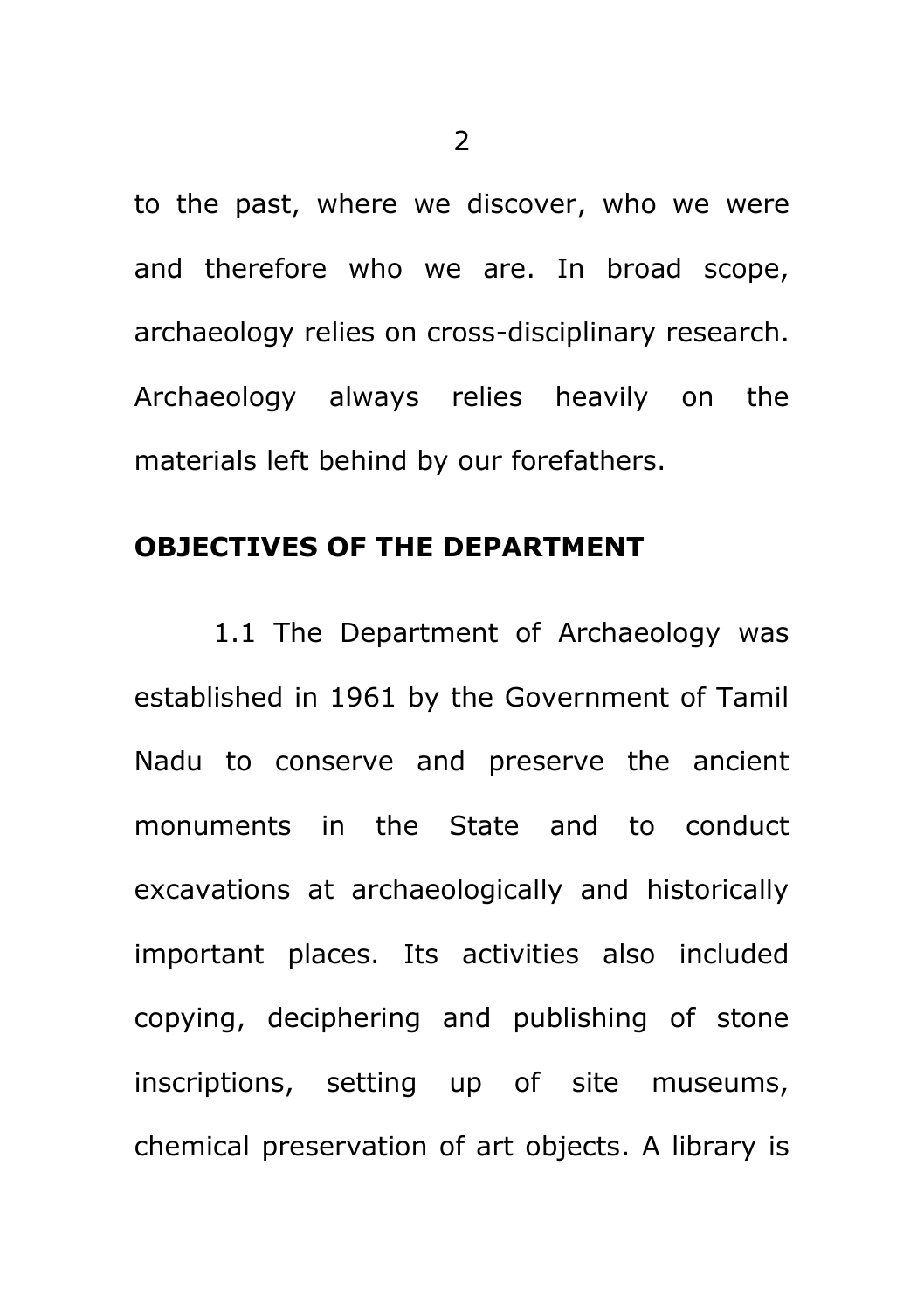exclusively functioning at its headquarters, Chennai with valuable, unique and rare books for the benefit of staff members and scholars.

### **ADMINISTRATIVE STRUCTURE**

1.2 The Department of Archaeology is functioning under the control of the Commissioner of Archaeology, assisted by Deputy Director, Deputy Superintending Archaeologist, Assistant Superintending Epigraphist, Assistant Executive Engineer, Assistant Director (Regional), Curator, Epigraphist, Archaeological Officer, Pre-Historic Archaeologist and Archaeologist.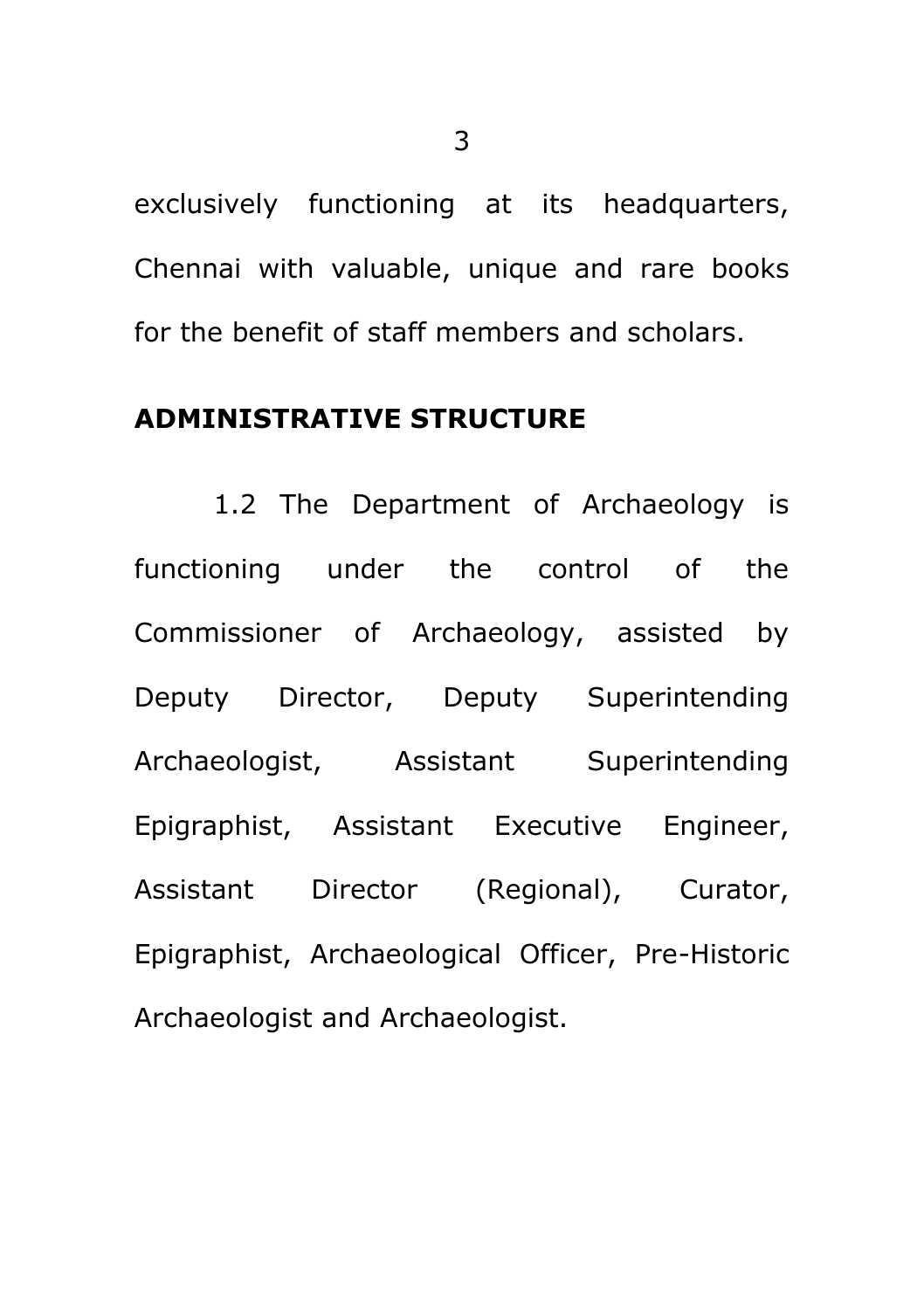### **CONSERVATION OF MONUMENTS**

1.3 So far, 90 ancient and historical monuments including religious and secular buildings have been declared as protected monuments by the State Government. Recently in the year 2016-2017, "Cave Temples namely Karivartharaja Perumal cave temple, Sivan Temple, Vedhandheeswarar Cave Temple" at Vallam Village, Chengalpattu Taluk, Kanchipuram District have been declared as protected monuments. In addition to this, 21 new historical monuments were identified to be declared as a "Protected Monument" of Department of Archaeology.

4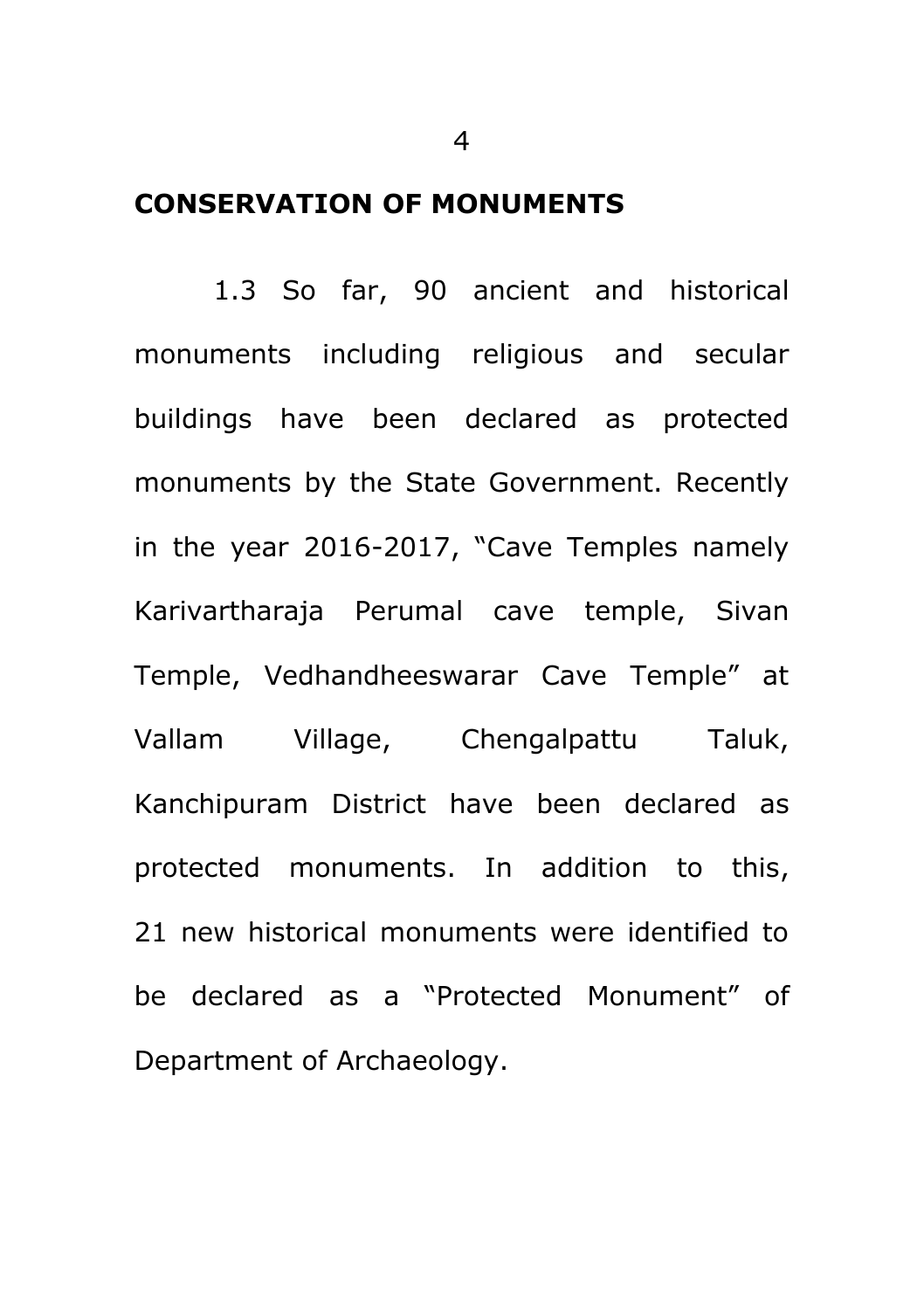### **SHORT TERM SIX WEEK COURSE ON "HERITAGE CONSERVATION AND RESTORATION OF MONUMENTS" FOR THE HINDU RELIGIOUS AND CHARITABLE ENDOWMENTS ENGINEERS**

1.4 As a first of this nature in the country, the Tamil Nadu State Department of Archaeology had conducted a short term six week course on "Heritage Conservation and Restoration of Monuments" for 44 Engineers of Hindu Religious and Charitable Endowments Department in two batches in the year 2014-2015 at a cost of Rs. 24 lakhs. Similarly, the Government have sanctioned a sum of Rs. 25 lakhs to conduct a short term six weeks course on "Heritage Conservation and Restoration of Monuments" for the year 2015-2016 to 40 Engineers and Sthapathies of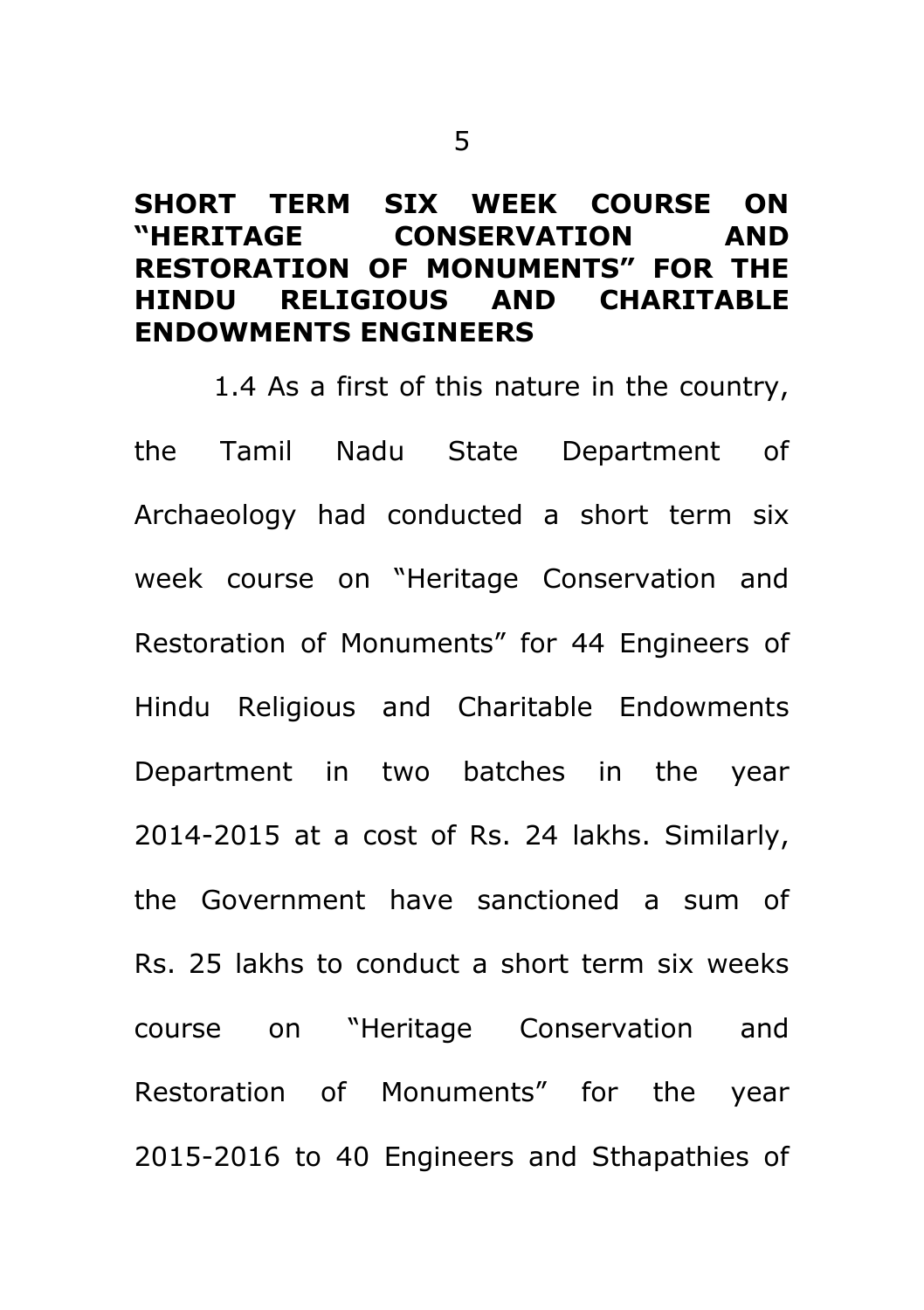Hindu Religious and Charitable Endowments Department. These courses were very useful for the engineers for conserving and restoration of the ancient temples within the boundaries of archaeological principles.

In continuation of this venture in the year 2015-2016, the Government have sanctioned a sum of Rs. 20 lakhs to conduct a revamped short term course for a duration of two weeks on "Heritage Conservation and Restoration of Monuments" for 75 Executive Officers of Hindu Religious and Charitable Endowments Department in three batches from 08.09.2016 to 19.10.2016. This course was very useful to the Executive officers who were directly connected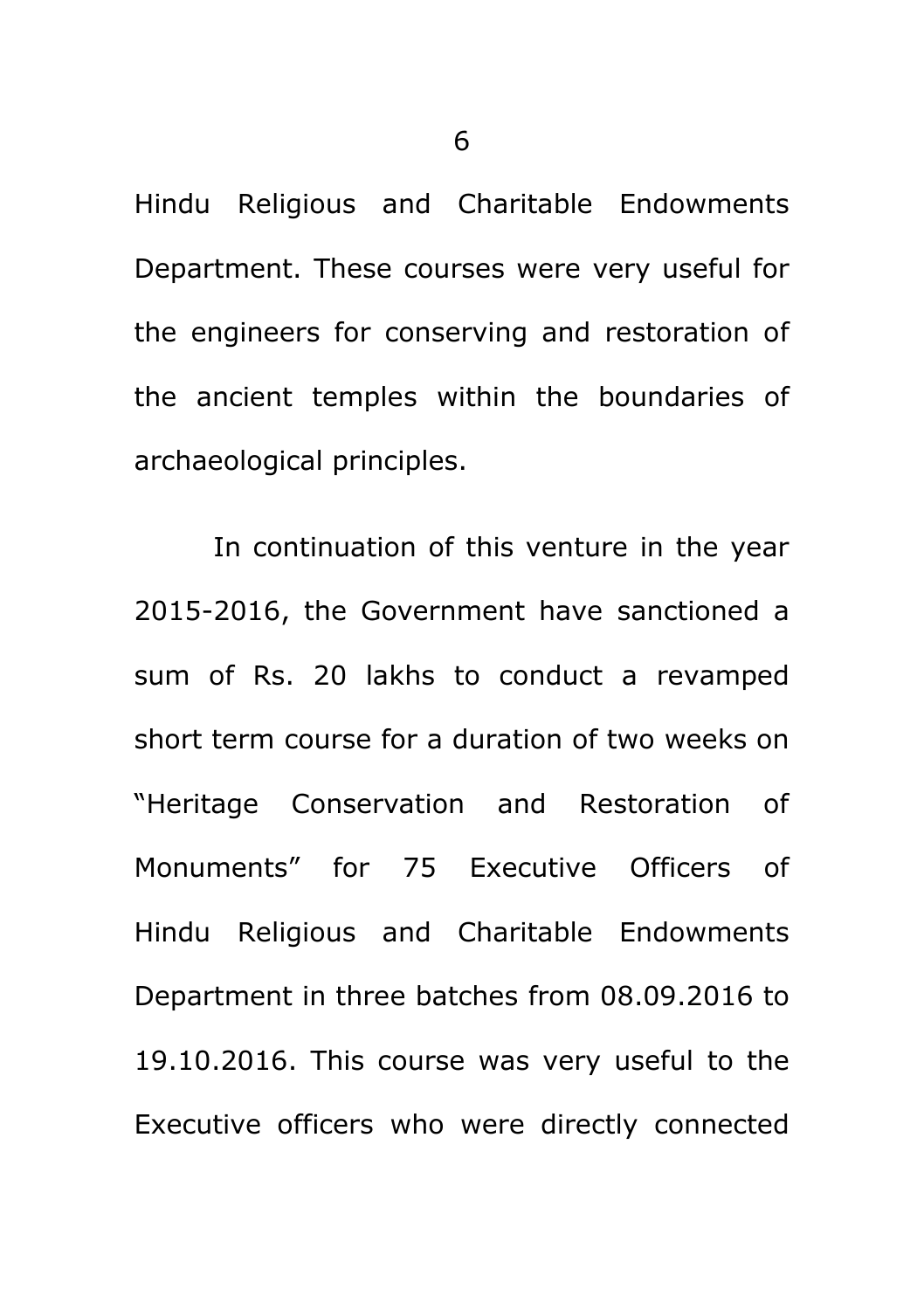with the conservation of structures, paintings and other day to day activities of conservation and preservation of the ancient temples.

### **EXCAVATION IN HISTORICALLY IMPORTANT SITES**

1.5 One of the primary activities of this department is to carry out excavations at historically important places. So far, excavations have been carried out at 39 historical sites and out of which 36 excavation reports have been brought out in book form.

Under the scheme of Archaeological Excavation at historical sites, in the year 2015-2016 the excavation conducted at Pattaraiperumbudur in Tiruvallur District at a cost of Rs.10 lakhs has been completed.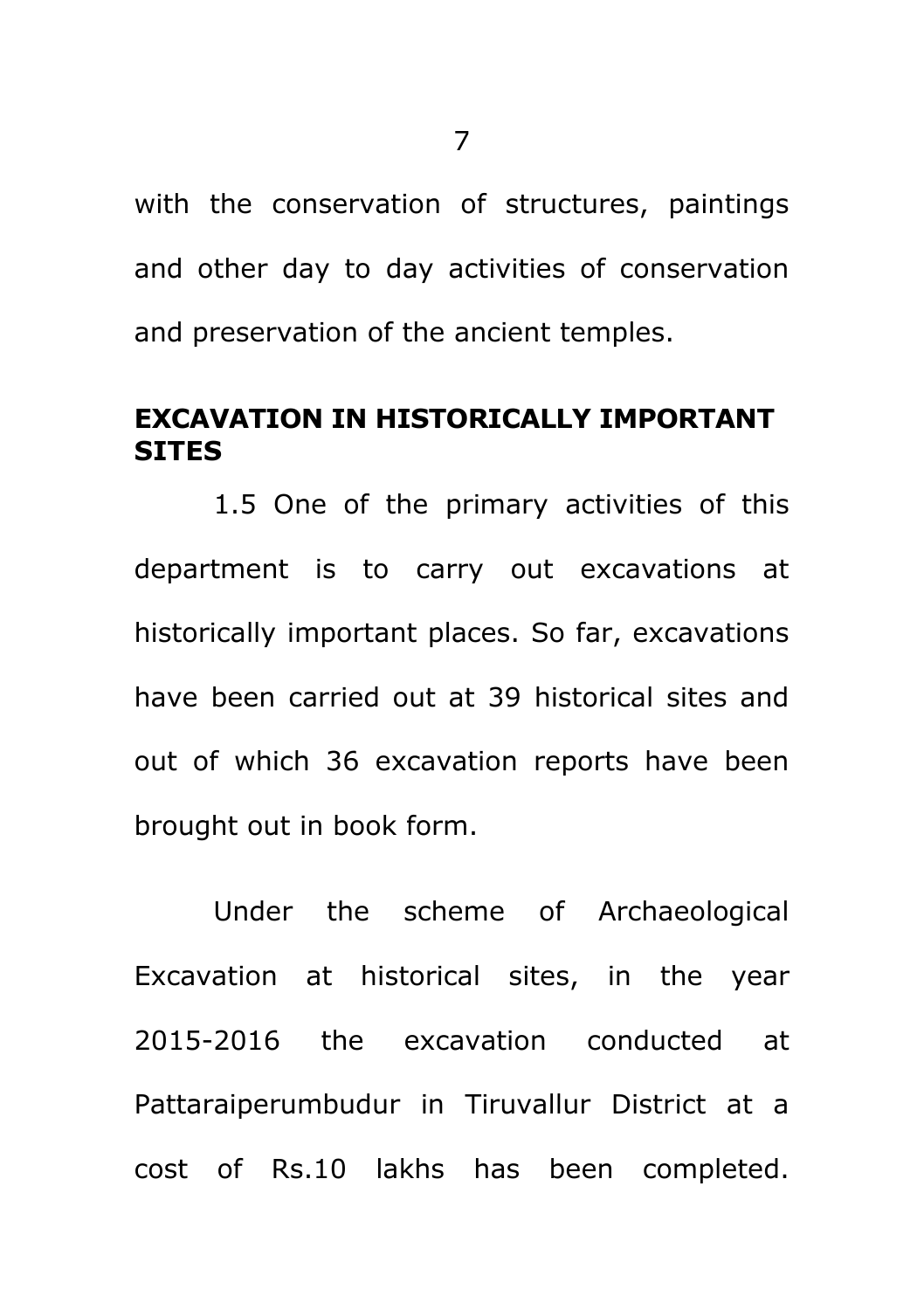8

Documentation of excavation and publication of report is nearing completion. The excavation revealed the political, socio-cultural significance of these historical places in ancient Tamil Nadu. An exhibition showcasing the unearthed antiquities from the recent Pattaraiperumbudur excavation of Tiruvallur District was organized on 04.07.2016 in Government High School at Pattaraiperumbudur. This exhibition was well received by the students, scholars and general public.

During the year 2016-2017, under Rule 110 of Legislative Assembly, the then Hon"ble Chief Minister of Tamil Nadu announced to conduct a large scale excavation at Alagankulam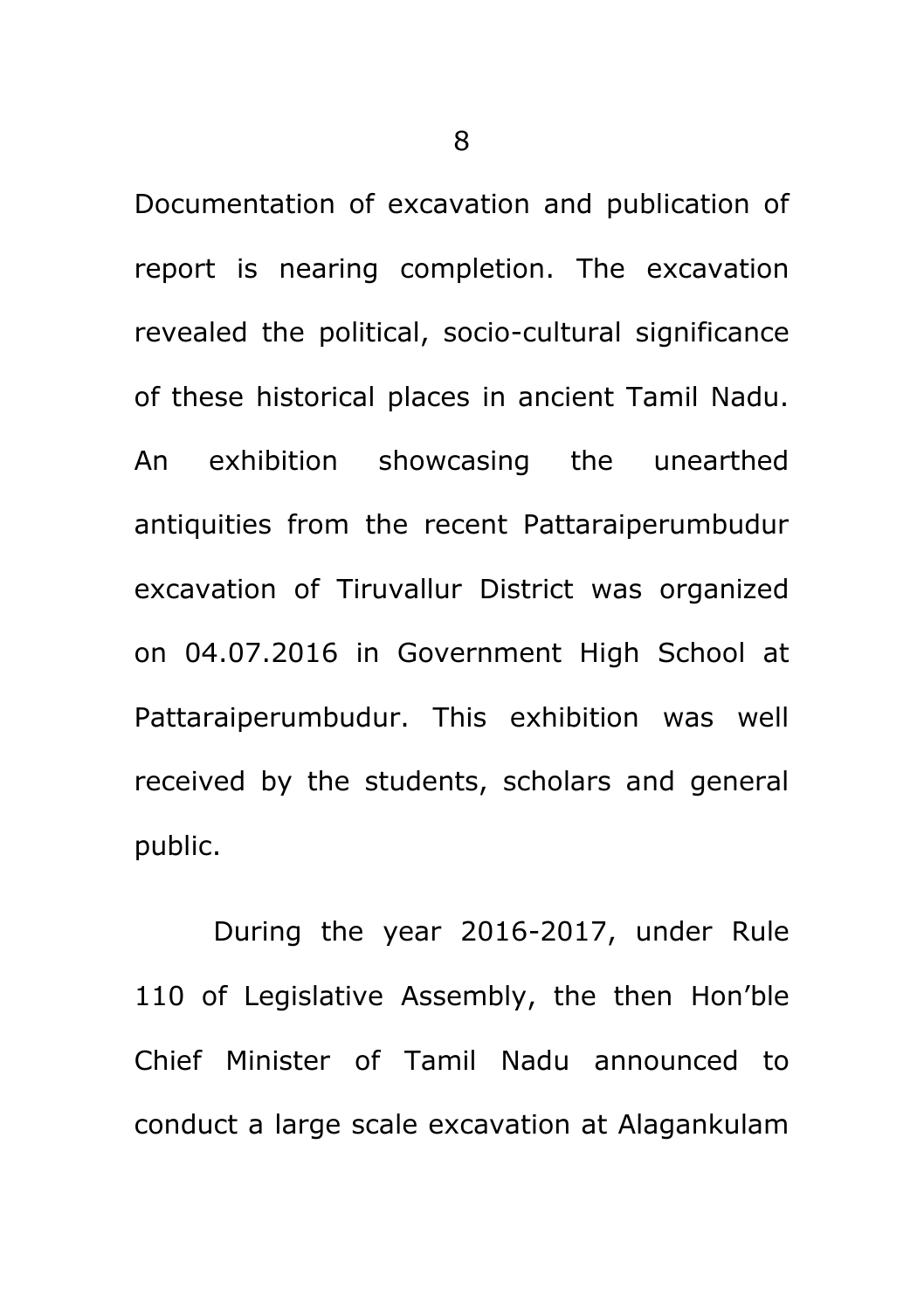of Ramanathapuram District at a cost of Rs.55 lakhs to reveal the political, socio-cultural, maritime trade contact and its significance of this historical place in ancient Tamil Nadu. The preliminary works are in progress.

### **ARCHAEOLOGICAL SITE MUSEUMS**

1.6 The valuable antiquities that have been unearthed from excavations and explorations have been preserved and exhibited for the benefit of the scholars, researchers and the general public in the 14 archaeological site museums situated in various Districts of the State.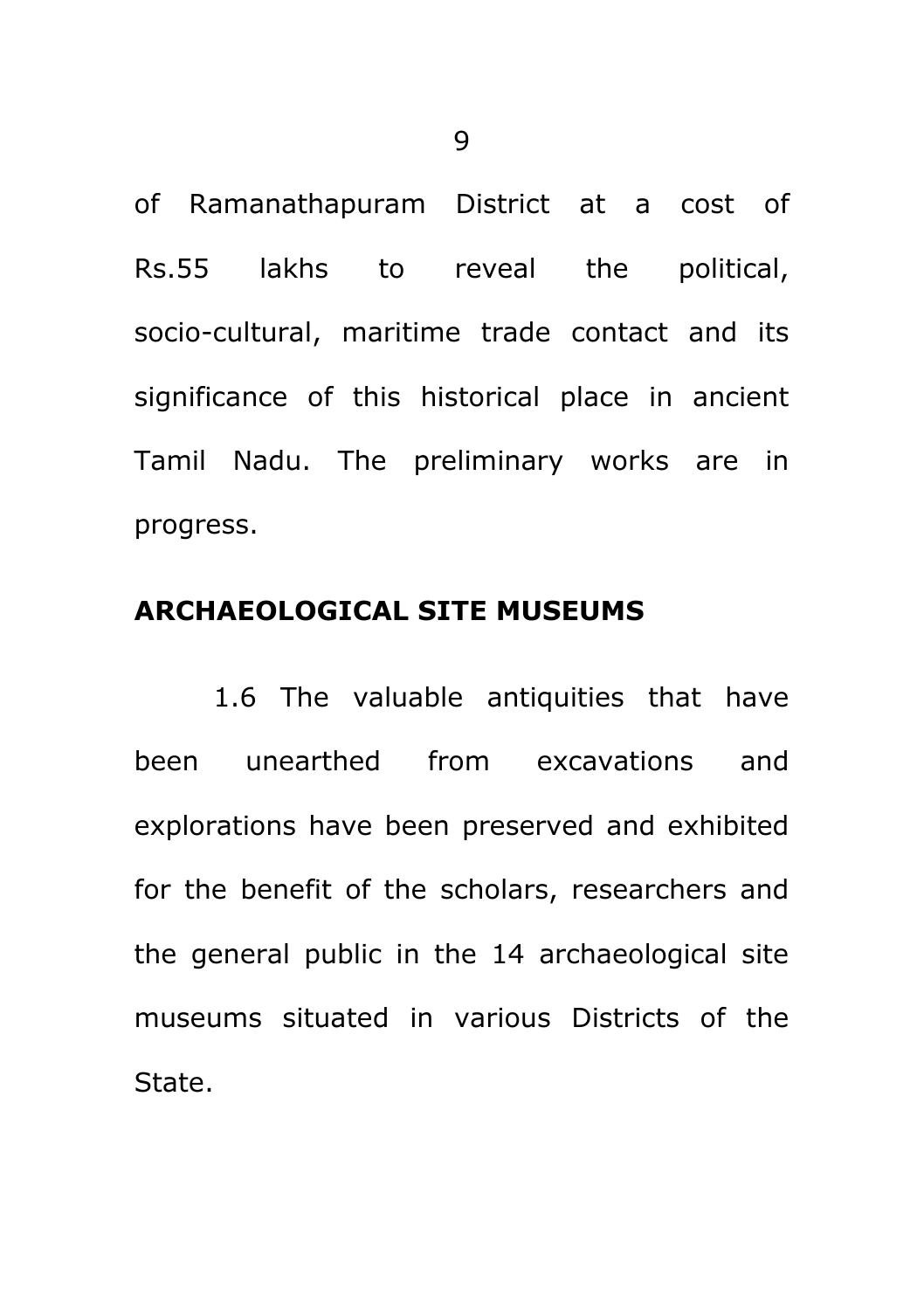| I<br>۰.<br>۰. |
|---------------|

| S.<br><b>No</b> | <b>Site Museums</b>                               | Place / District                        |
|-----------------|---------------------------------------------------|-----------------------------------------|
| 1)              | Danish Fort Site<br>Museum                        | Tarangambadi /<br>Nagapattinam          |
| 2)              | <b>Under Sea</b><br>Archaeological Site<br>Museum | Poompuhar /<br>Nagapattinam             |
| 3)              | Gangaikonda<br>cholapuram Site<br>Museum          | Gangaikonda<br>cholapuram /<br>Ariyalur |
| 4)              | Ramalinga Vilaasam<br><b>Site Museum</b>          | Ramanathapuram /<br>Ramanathapuram      |
| 5)              | <b>Arcot Site Museum</b>                          | Arcot / Vellore                         |
| 6)              | Pre-Historic Site<br>Museum                       | Poondi / Tiruvallur                     |
| 7)              | Tirumalai Nayakar<br><b>Mahal Site Museum</b>     | Madurai / Madurai                       |
| 8)              | Rajarajan Site<br>Museum                          | Thanjavur / Thanjavur                   |
| 9)              | Maratta Site<br>Museum                            | Thanjavur / Thanjavur                   |
| 10)             | Karur Site Museum                                 | Karur / Karur                           |
| 11)             | <b>Coimbatore Site</b><br>Museum                  | Coimbatore /<br>Coimbatore              |
| 12)             | Courtallam Site<br>Museum                         | Courtallam /<br>Tirunelveli             |
| 13)             | <b>Tirukkovilur Site</b><br>Museum                | Tirukkovilur /<br>Villupuram            |
| 14)             | Dharmapuri Site<br>Museum                         | Dharmapuri /<br>Dharmapuri              |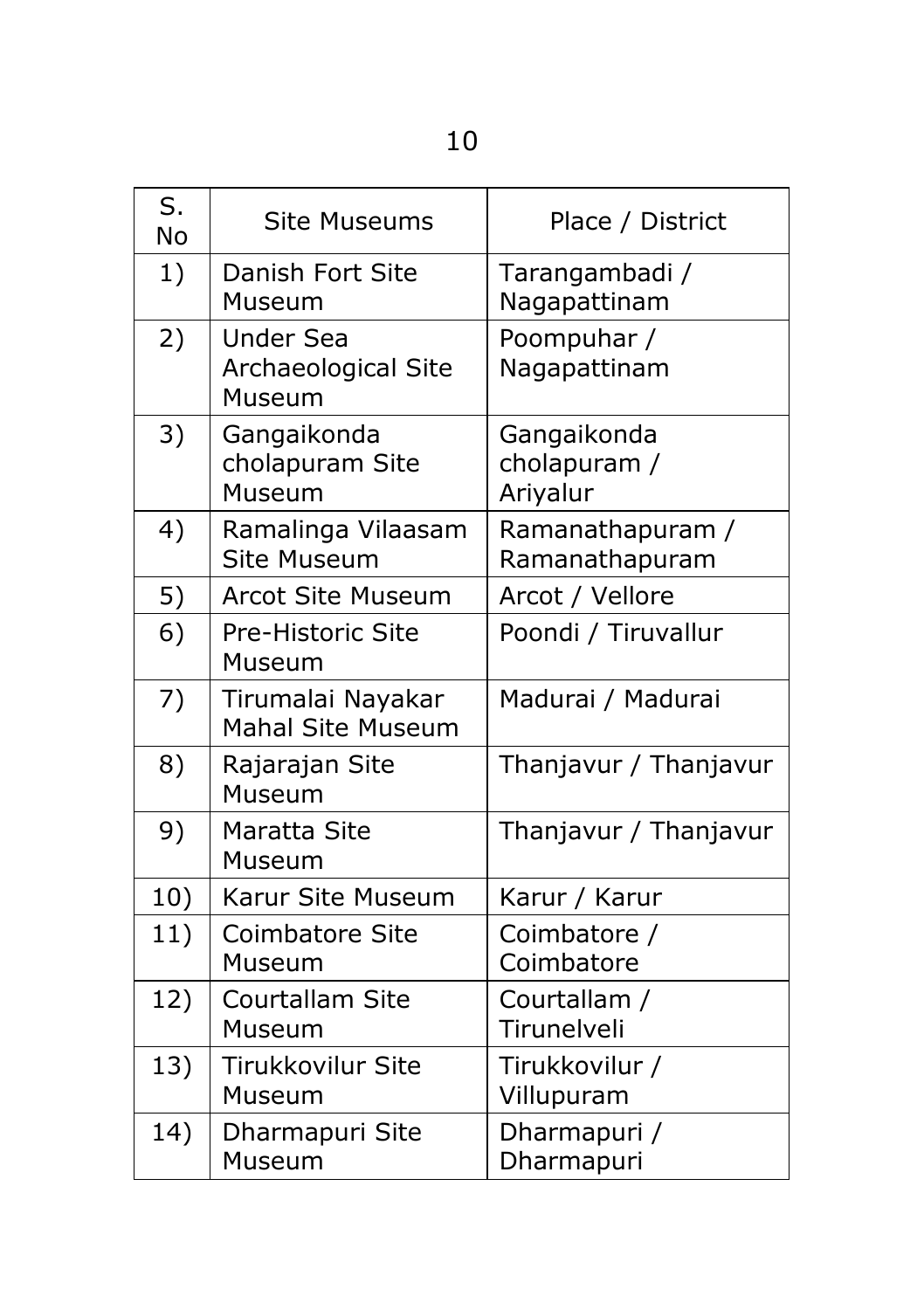#### **EPIGRAPHY**

1.7 One of the primary functions of the Department is to copy, decipher, edit and publish inscriptions. At present, this Department is in possession of about 24,454 estampages of inscriptions from 29 districts out of 32 districts. In the remaining districts, namely Pudukkottai, Sivagangai and Thoothukudi, the works are in progress. About 14,000 have been deciphered by the Department Epigraphists, out of which, 6,827 inscriptions have been published in 47 volumes.

An Institute of Epigraphy is functioning in the Commissionerate since 1974, which conducts a one year Post Graduate Diploma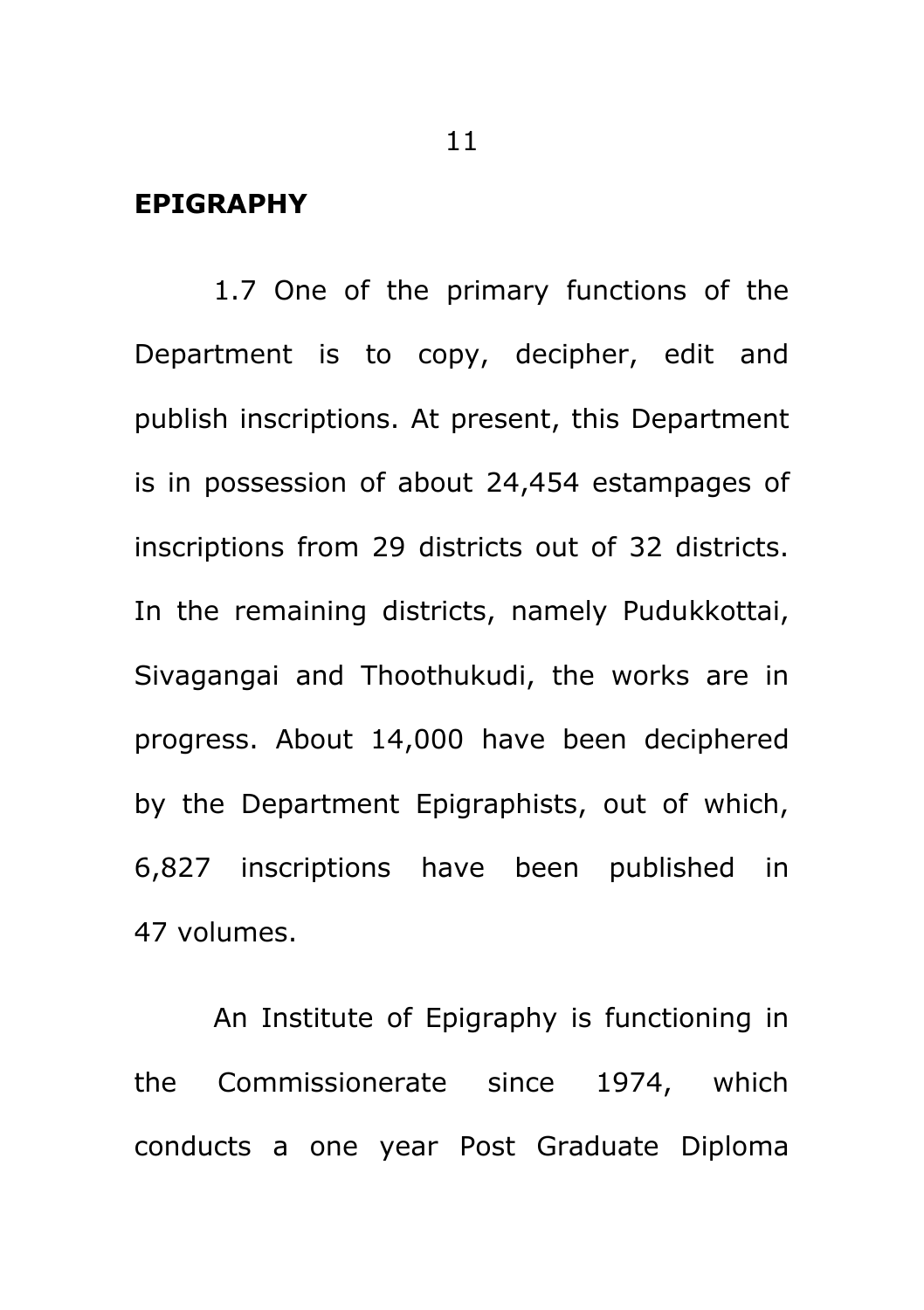Course in 'Epigraphy and Archaeology'. Every year, 8 Post-Graduate Students are being enrolled and training is given in Epigraphy and Archaeology. So far, 219 students have undergone this course. A sum of Rs.2000/- is paid as stipend to each student every month.

#### **PUBLICATIONS**

1.8 The modernized Department Press is exclusively meant for bringing out books in Tamil and English on Epigraphy, Monuments, Excavation reports, District Archaeological Guide books, Museum Guide books and Temple Monographs. The department has so far published 285 books. A quarterly journal "Kalvettu" is also being published. So far,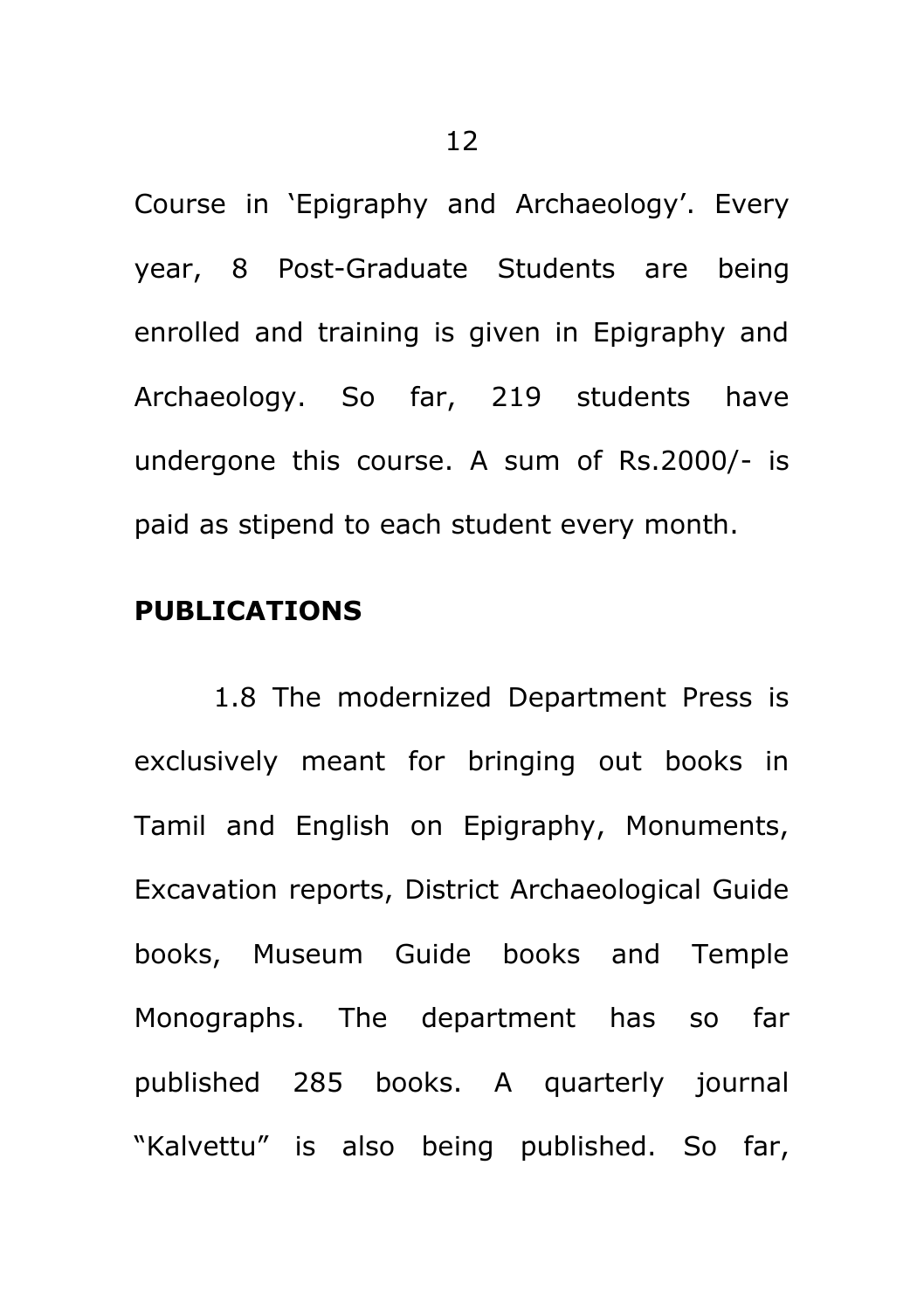100 issues have been published. Till date, 250 publications of the Department are available in the official website [www.tnarch.gov.in](http://www.tnarch.gov.in/) of the Department.

#### **CHEMICAL CONSERVATION**

1.9 The chemical conservation section was established in Chennai and Madurai to chemically conserve the antiquities brought to light from excavations. Later its facilities were extended to carry out chemical conservation works in 14 site museums and to co-ordinate with structural conservation section in maintenance and conservation of 90 protected monuments.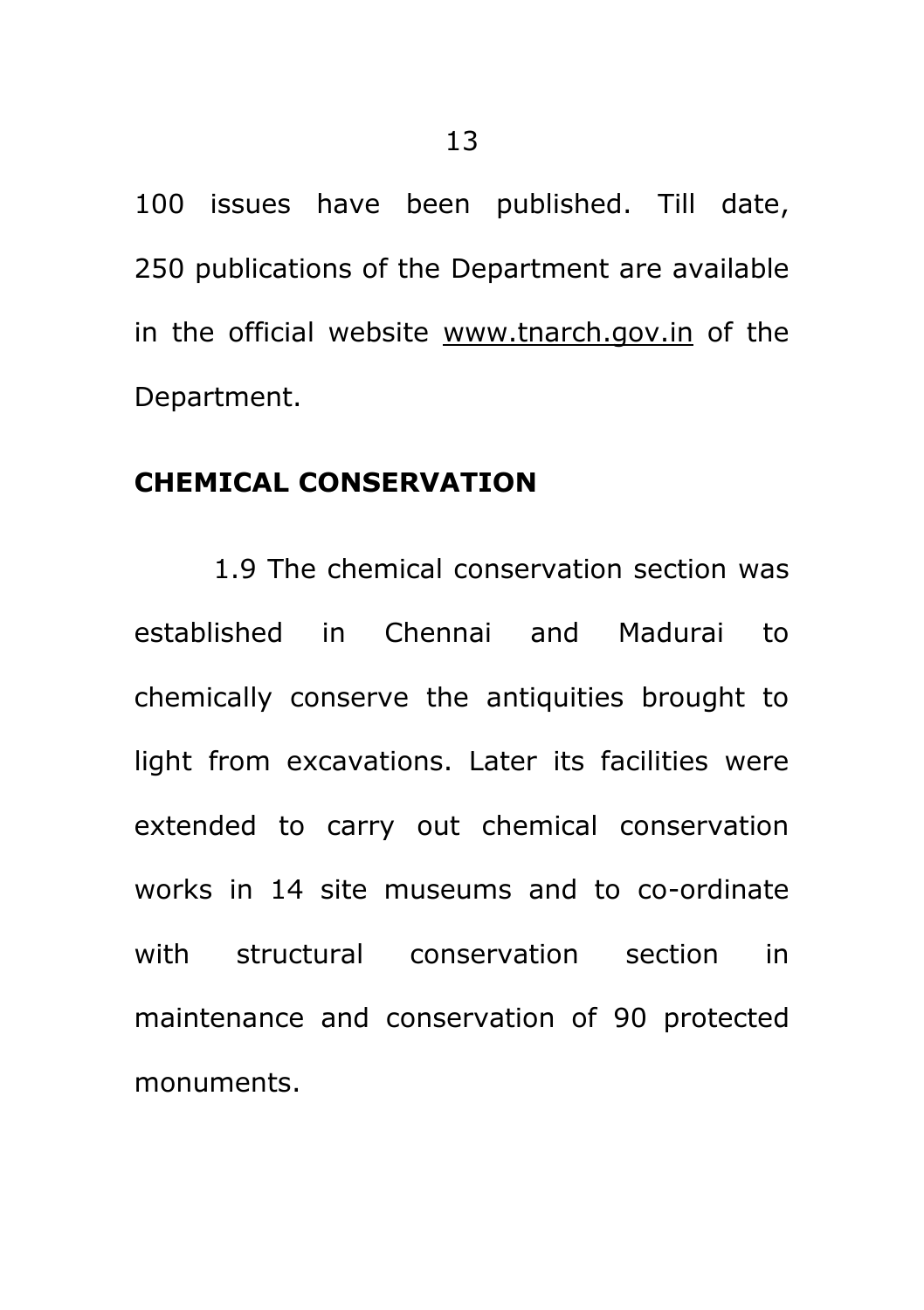### **GOVERNMENT ORIENTAL MANUSCRIPTS LIBRARY AND RESEARCH CENTRE**

1.10 Government Oriental Manuscripts Library and Research Centre started in 1869 is under the control of this department. The Library which functioned in the campus of University of Madras has been shifted and functioning at the  $7<sup>th</sup>$ Floor of Anna Centenary Library, Kotturpuram, Chennai. 72,748 rare manuscripts and 25,373 reference books in various subjects like Mathematics, Astronomy, Siddha, Ayurveda, Unani, Vedas, Agama, Architecture, Music, Fine Arts, History and many other subjects written in Tamil, Sanskrit, Marathi, Urdu, Arabic and Persian Languages are being preserved in this Library.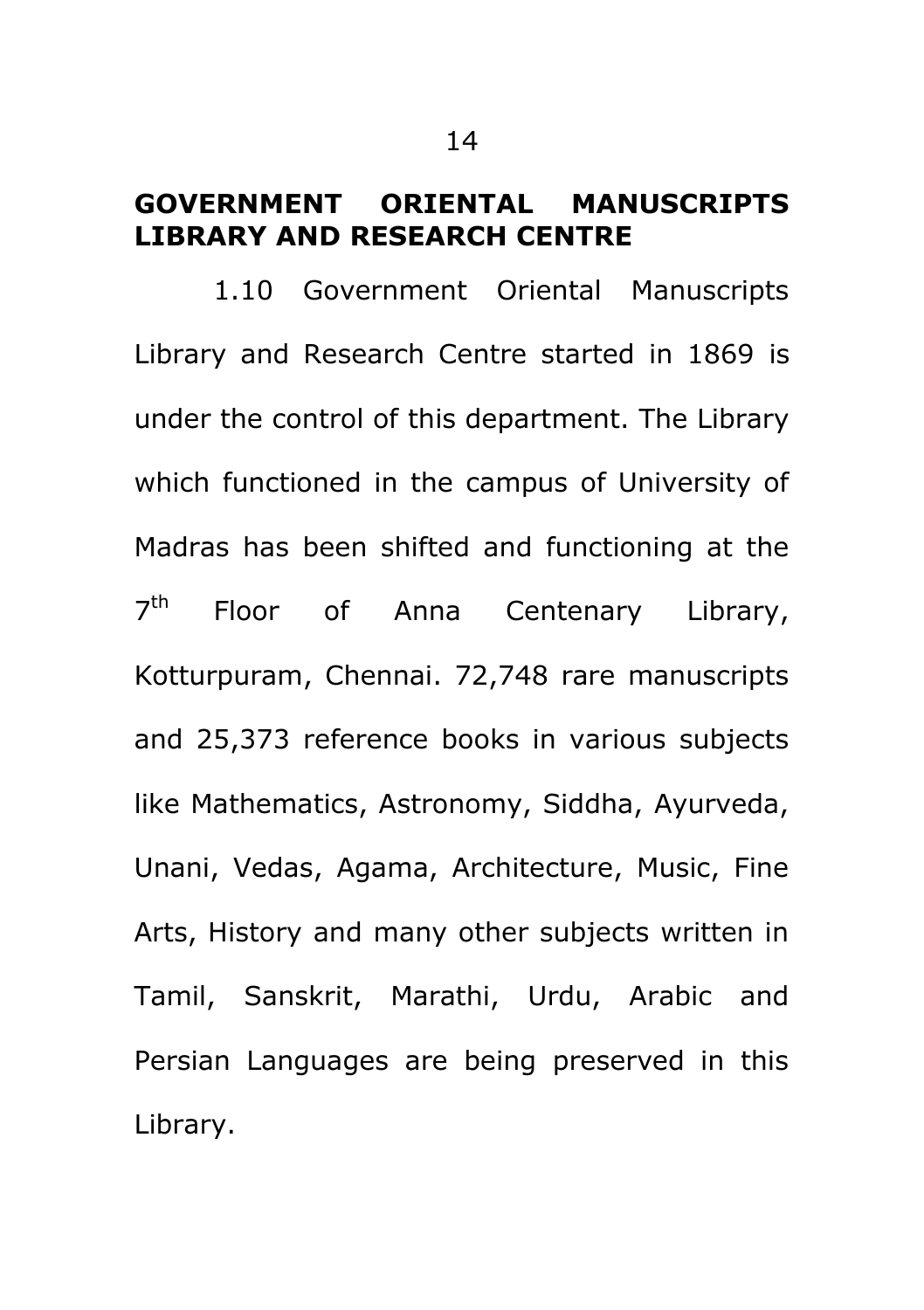### **MANUSCRIPTS HOSTED ONLINE FOR THE BENEFIT OF THE GENERAL PUBLIC**

1.11 So far, 2400 Manuscripts bundles of 3,00,000 pages have been digitalized and are available online. These resources are hosted in the [www.tnarch.gov.in](http://www.tnarch.gov.in/) website. The information in the online website will be useful to the research scholars and all other readers worldwide.

### **MANUSCRIPTS RESOURCE CENTRE**

1.12 "The National Mission for Manuscripts" (NMM), in New Delhi under the Ministry of Culture, Government of India is engaged in the process of collecting all the manuscripts available in India and it has recognized the Government Oriental Manuscripts Library in Chennai under the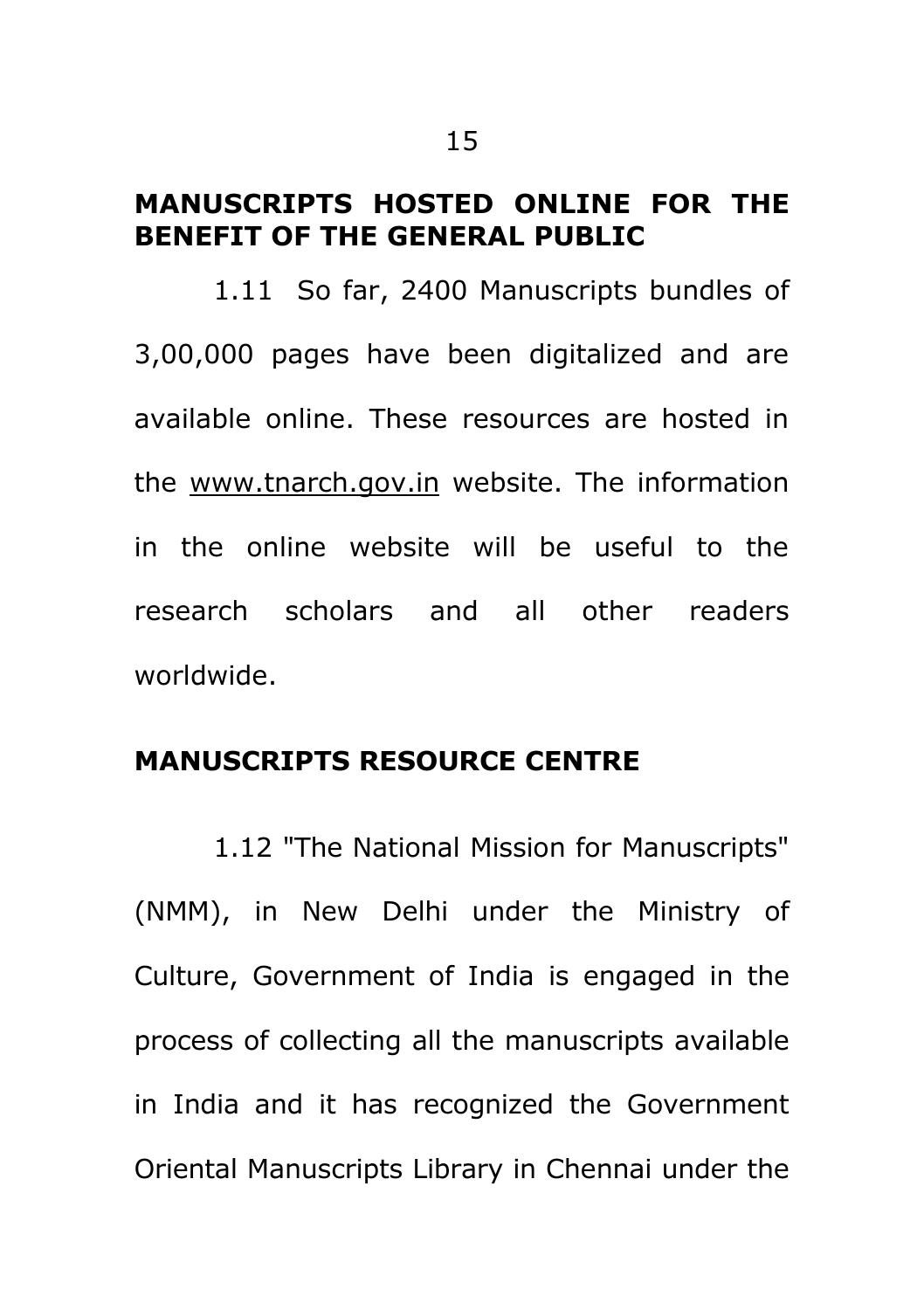control of Archaeology Department as "Manuscripts Resource Centre" (MRC) for collecting the manuscripts in the State of Tamil Nadu and listing the manuscripts for conversion into disc form. The work is in progress.

Till date, 58,000 manuscripts have been documented in Electronic form and the same has been sent to the National Mission for Manuscripts, New Delhi. In this process, the details of the manuscripts about Tamil culture, Astronomy etc. are documented and preserved.

### **IMPORTANT ACTIVITIES - 2016-2017**

1.13 Monthly lectures were conducted on the topics such as "Social Historical Evidences through Inscriptions", "Ancient Tamil Society",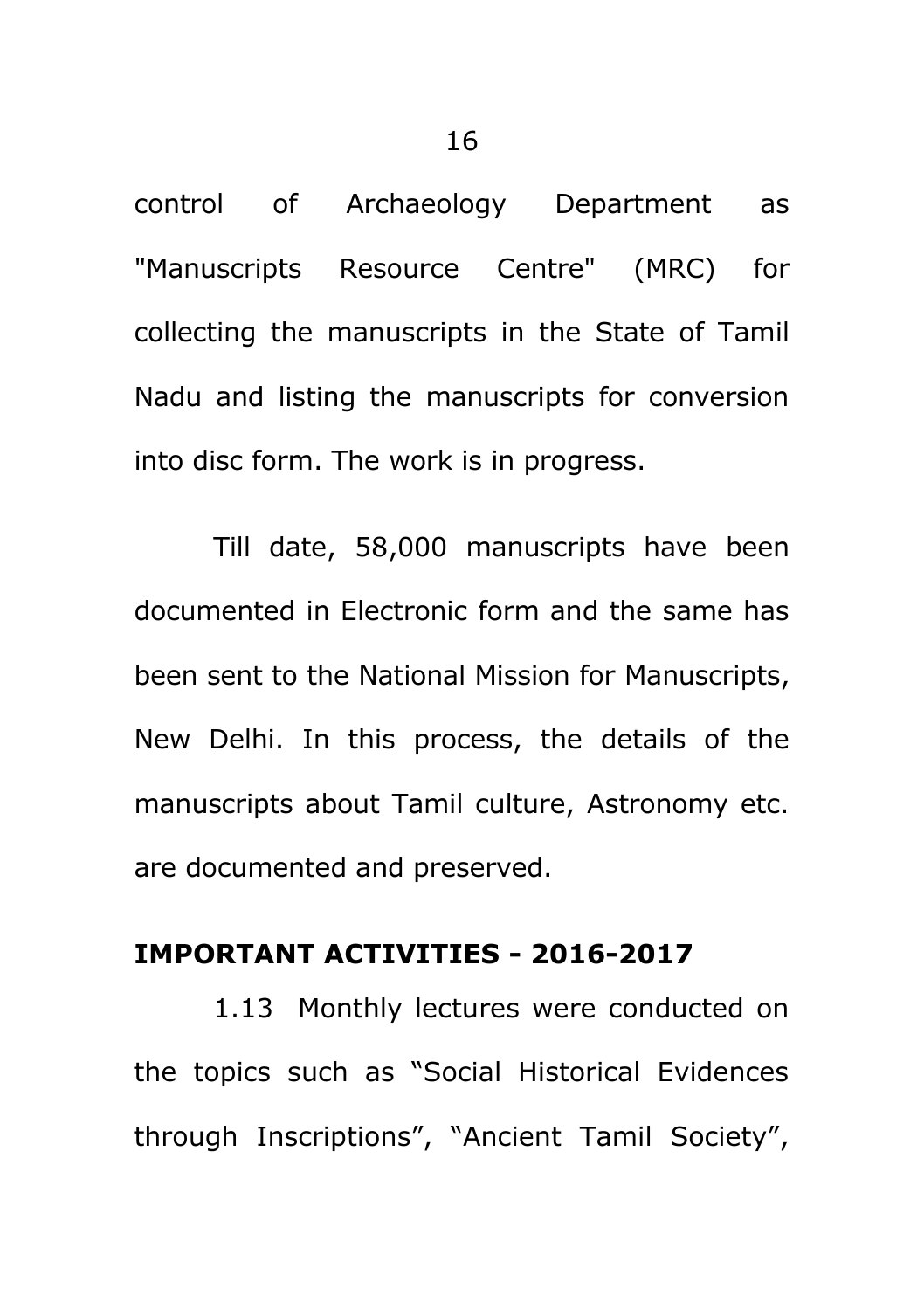"Historical Monuments of Pallavas", "Recent Excavations carried out in and around Kanchipuram District", "Hero Stones", "Importance of Exploration in Excavations" at the Conference Hall of Archaeology Department, Chennai.

Tamil Nadu State Department of Archaeology and Chennai 2000 Plus, jointly organized a five day seminar on "Ancient History and Archaeology of Chennai Region" and six lectures were delivered from 20.09.2016 to 24.09.2016.

World Heritage Week was celebrated in this Department from 19.11.2016 to 25.11.2016. As a part of celebration, the visitors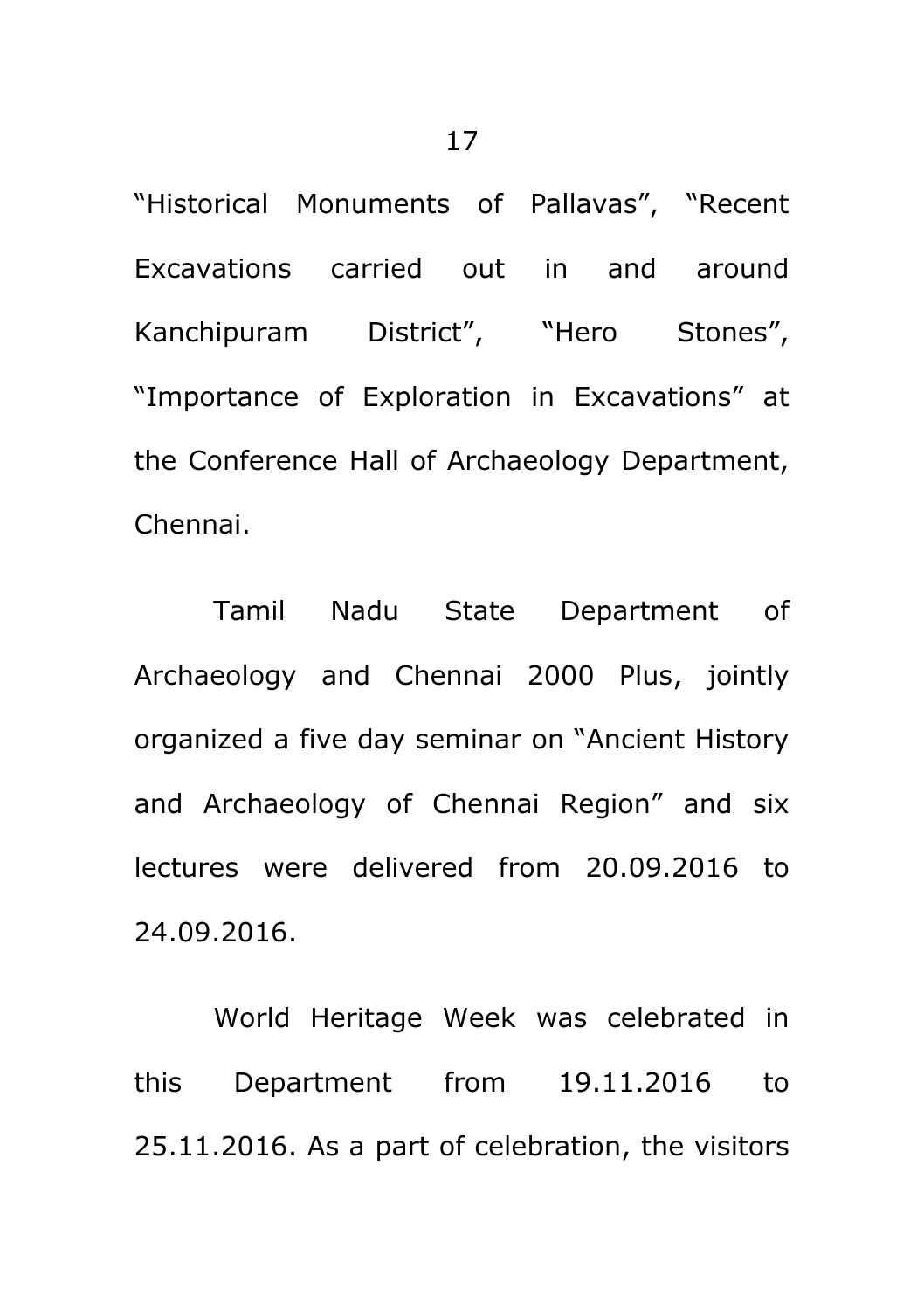were allowed at free of cost in these days in the historical monuments namely Tirumalai Nayakkar Mahal at Madurai, Ramalinga Vilaasam at Ramanathapuram, Manora Memorial Pillar at Sarabendirarajapattinam of Thanjavur District, Tarangampadi Fort at Nagapattinam District. Nearly 15,000 visitors were benefitted. Likewise, quiz program, drawing competition, training on copying and deciphering the inscriptions, lectures, training to preserve antiquities by chemical methods, archaeological classes, cleaning the monuments through the NCC students of various schools, guided tours for students community, etc were conducted by the 14 Archaeological Site Museums officials.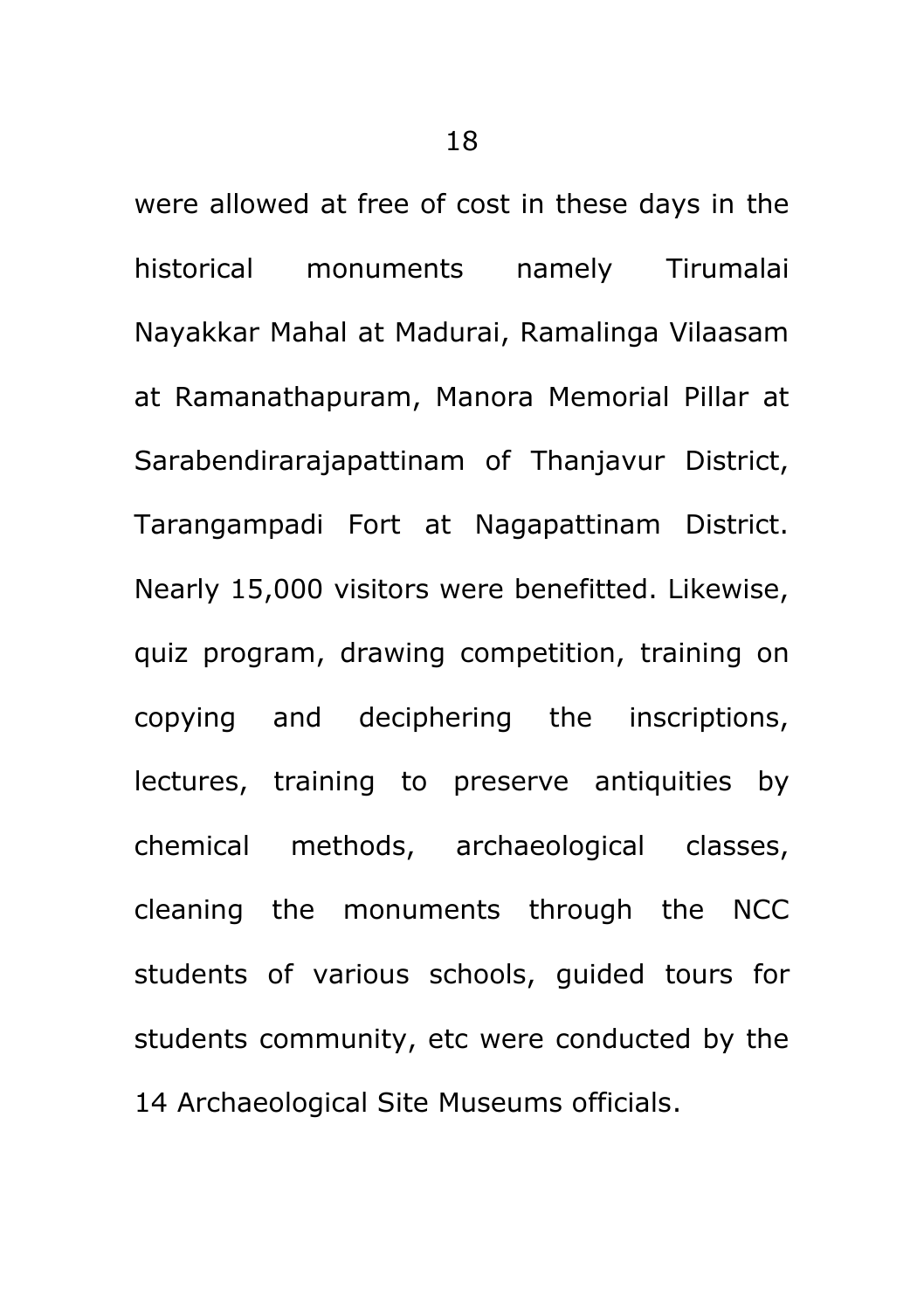### **TAMIL NADU INNOVATIVE INITIATIVE (TANII) SCHEME, 2016-2017**

1.14 Under Tamil Nadu Innovative Initiative Scheme, a sum of Rs.10 lakhs has been sanctioned for the publication of Epigraphy book titled "Tamil Nadu Inscriptions Volume IX, X, XI, XII" and purchase of two computers and accessories. At present, the books are under printing.

### **CONCLUSION**

1.15 Archaeology, a multi disciplinary science, reveals the heritage of a region with authentic evidence that are collected through explorations and excavations. Archaeological findings are helpful to reconstruct the history and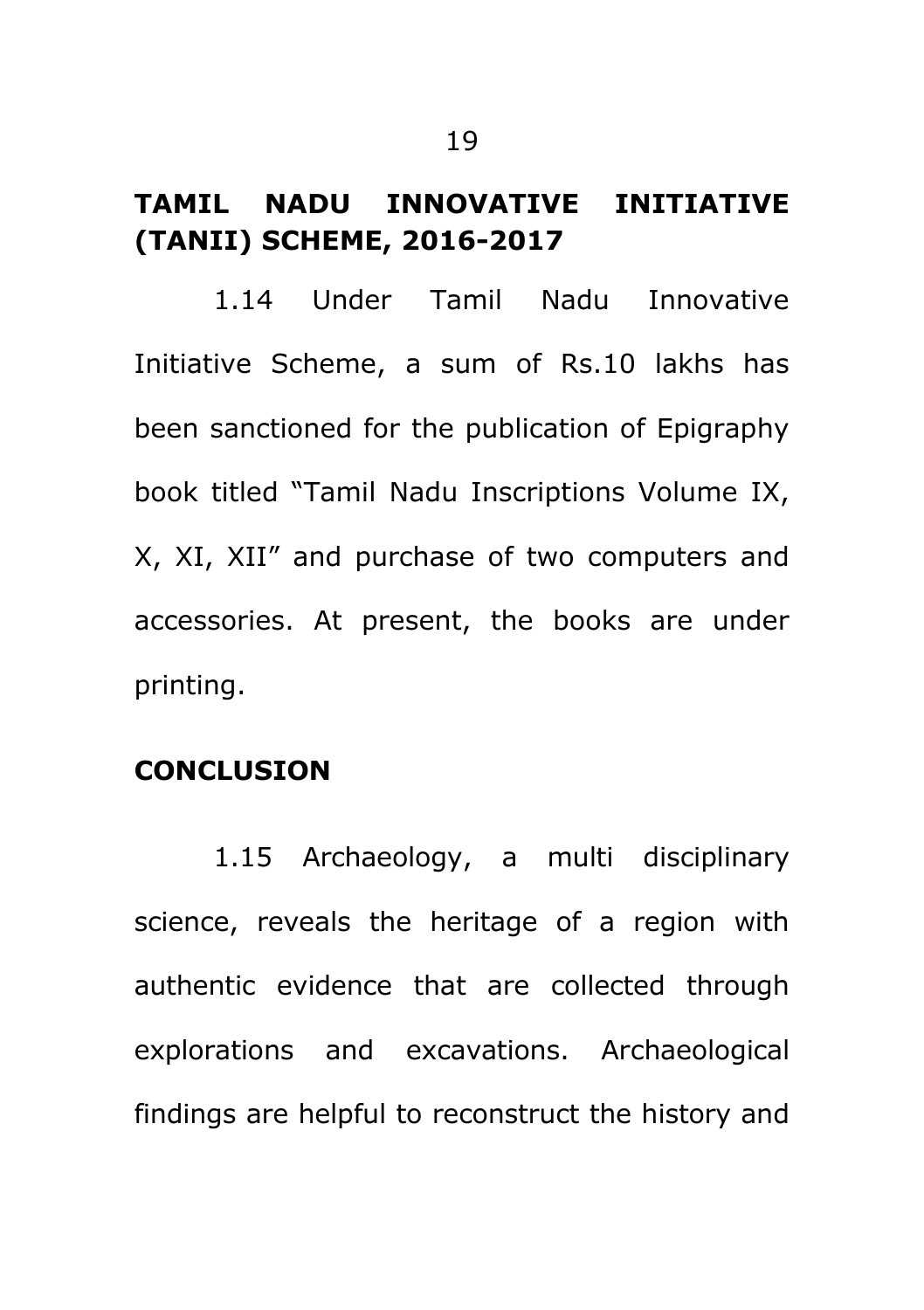pre-history of a particular region. The invaluable antiquities unearthed from the excavations expose the maritime trade and cultural contacts with the other States and overseas in ancient times. In addition, the archaeological monuments reflect the art and architectural splendour and engineering skills of our ancestors. In the task of preserving the heritage of Tamil Nadu, the Department of Archaeology has been carrying out various schemes for revealing the political, social and culture conditions that prevailed in ancient Tamil Nadu.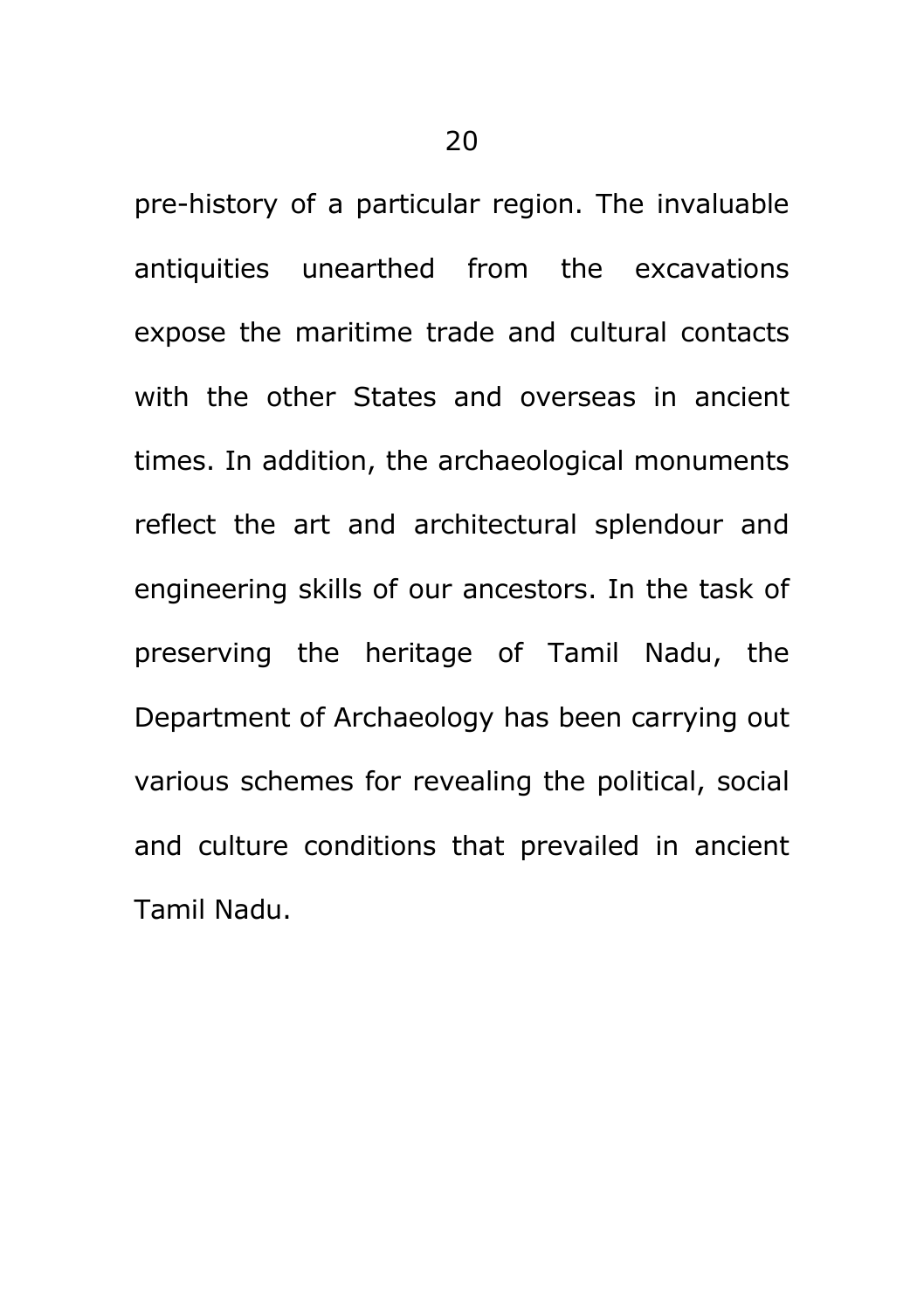### **DEPARTMENT OF MUSEUMS**

#### **POLICY NOTE**

#### **2017- 2018**

### **INTRODUCTION**

2. Museum is an institution that collects artefacts, specimens of historical and natural science and preserves them for posterity. Early Museums began as the private collections of art and rare or curious natural objects and artefacts by wealthy individuals, families or institutions. Museum may be defined as "Permanent institution in the service of society and of its development, open to the public, which acquires, conserves, researches,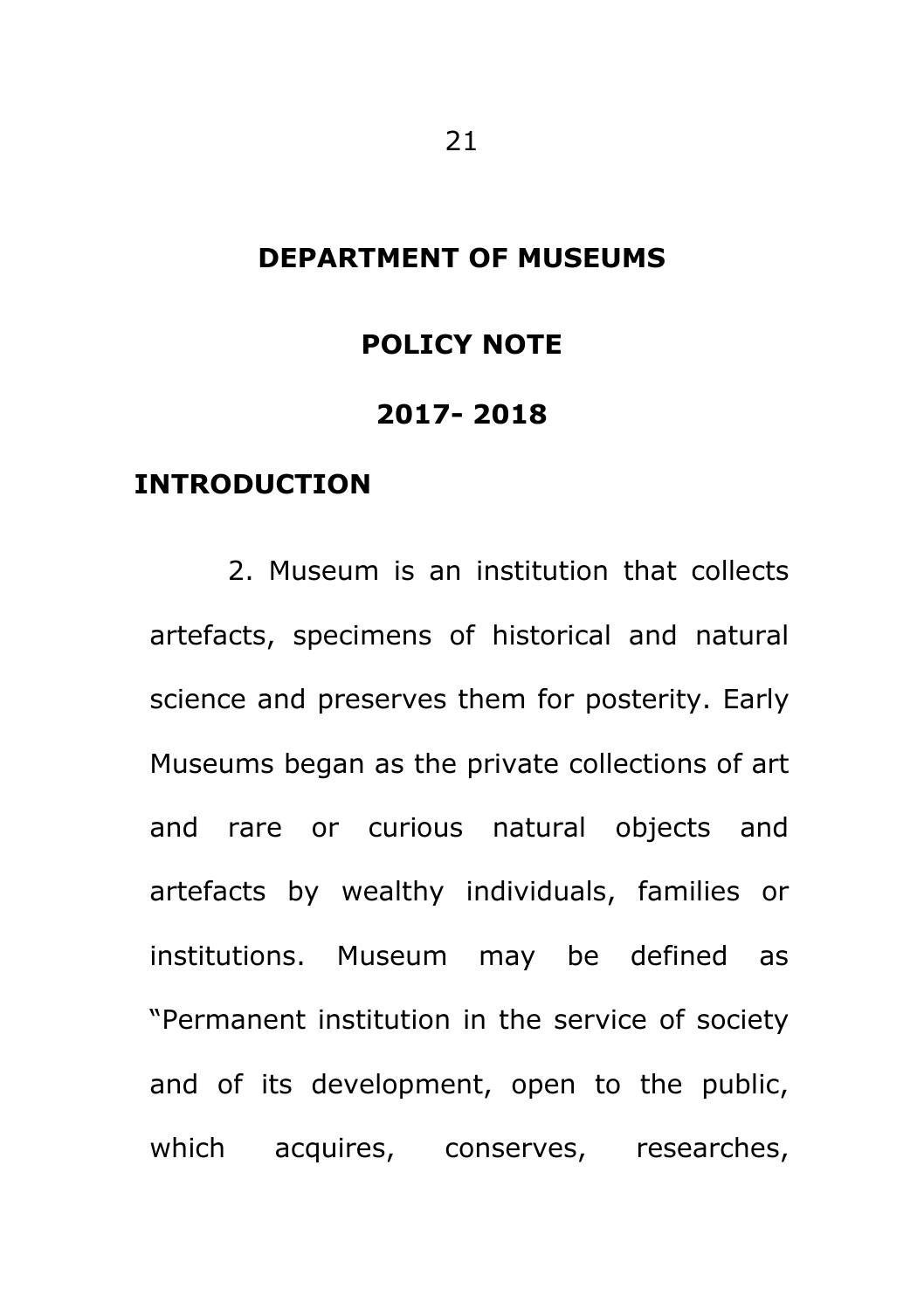communicates and exhibits the tangible and intangible heritage of humanity and its environment for the purpose of education, study and enjoyment".

#### **Objectives of the Department**

2.1 Museums to make the exhibits available for public viewing through permanent galleries, special and thematic exhibitions. To impart non-formal education for all walks of life through their collections. Museums have become a visual supplementary to the students by providing the material evidences along with interactive display. To provide edutainment and infotainment with cutting edge tools of Information Technology to take the visitors to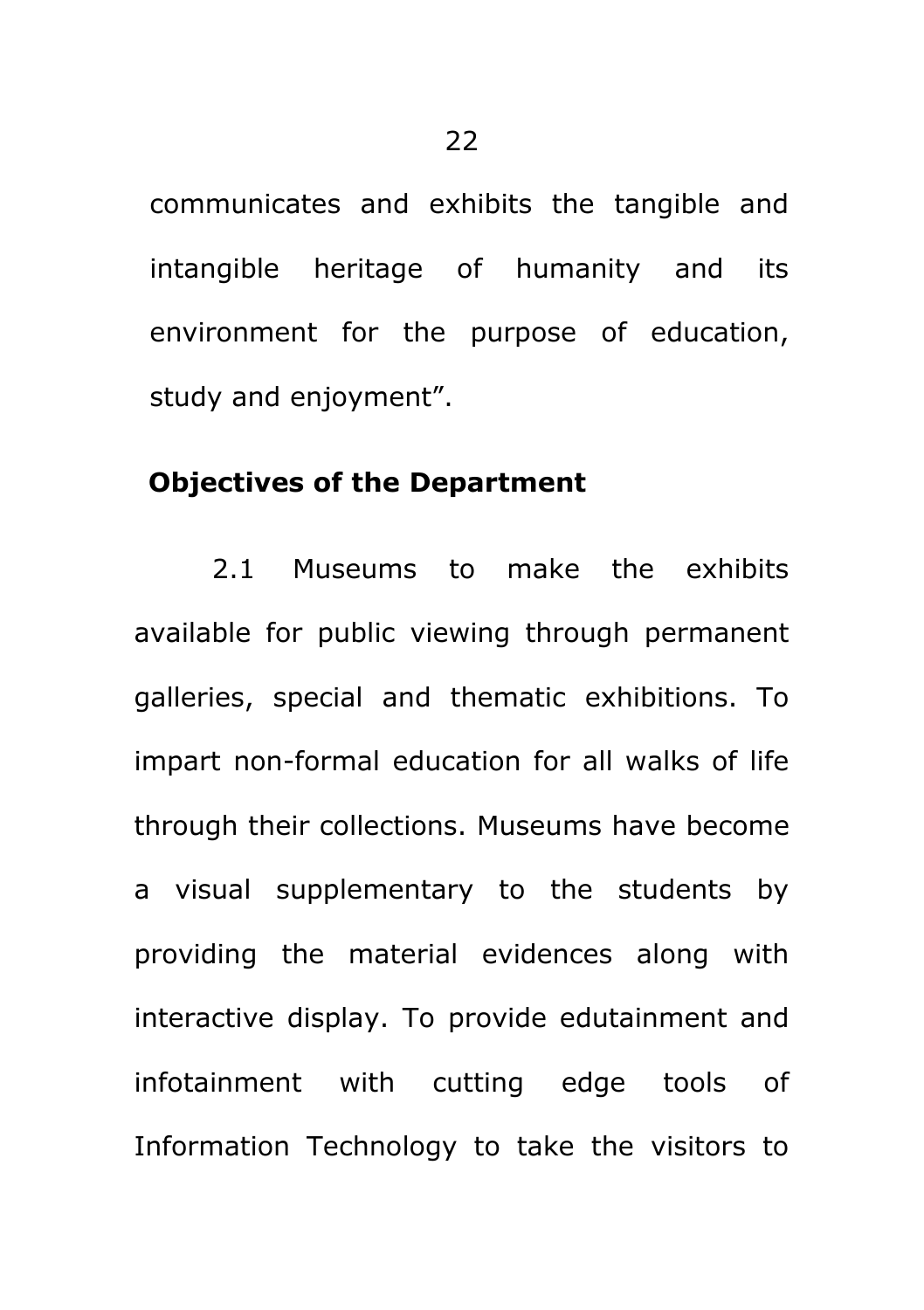the next plane. Museum exhibits communicate different perception to the laymen and to the scholars. The Department of Museums strives hard to achieve the above mentioned goals.

### **Administrative Structure**

2.2 The Department of Museums, having the Government Museum, Chennai Museum and 20 District Museums functions under the Director of Museums with the assistance of Assistant Director (Technical), Curators, Assistant Curators, Guides and Technical Staff.

### **GOVERNMENT MUSEUM, CHENNAI**

2.3 The Government Museum, Chennai, started in the year 1851 AD is the second oldest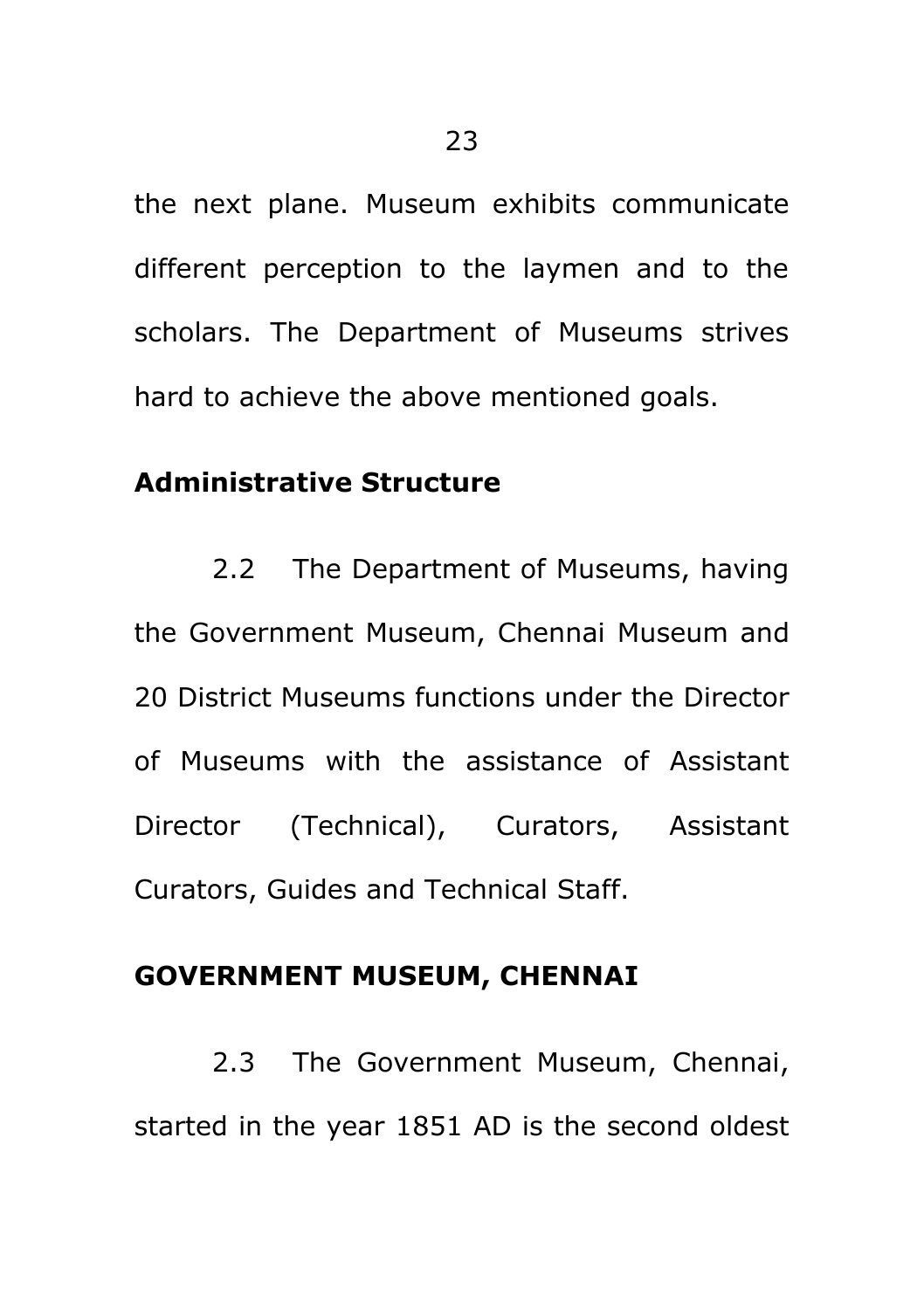museum in India. It is situated in the heart of the city with six individual buildings – three heritage buildings and three modern buildings, housing 54 galleries that deal with subjects like Arts, Archaeology, Numismatics, Anthropology, Geology, Botany, Zoology and Children"s Museum. It is spread over 16.25 acres of land. Besides, Education Section, Design and Display Section and a Chemical Conservation Section cater to the needs of the public. The world famous South Indian Bronze icons, Amaravati limestone sculptures, Adhichanallur megalithic collections, coins of India, a Skeleton of a Blue whale, Ravi Varma paintings etc., are renowned collections of the Government Museum, Chennai. There are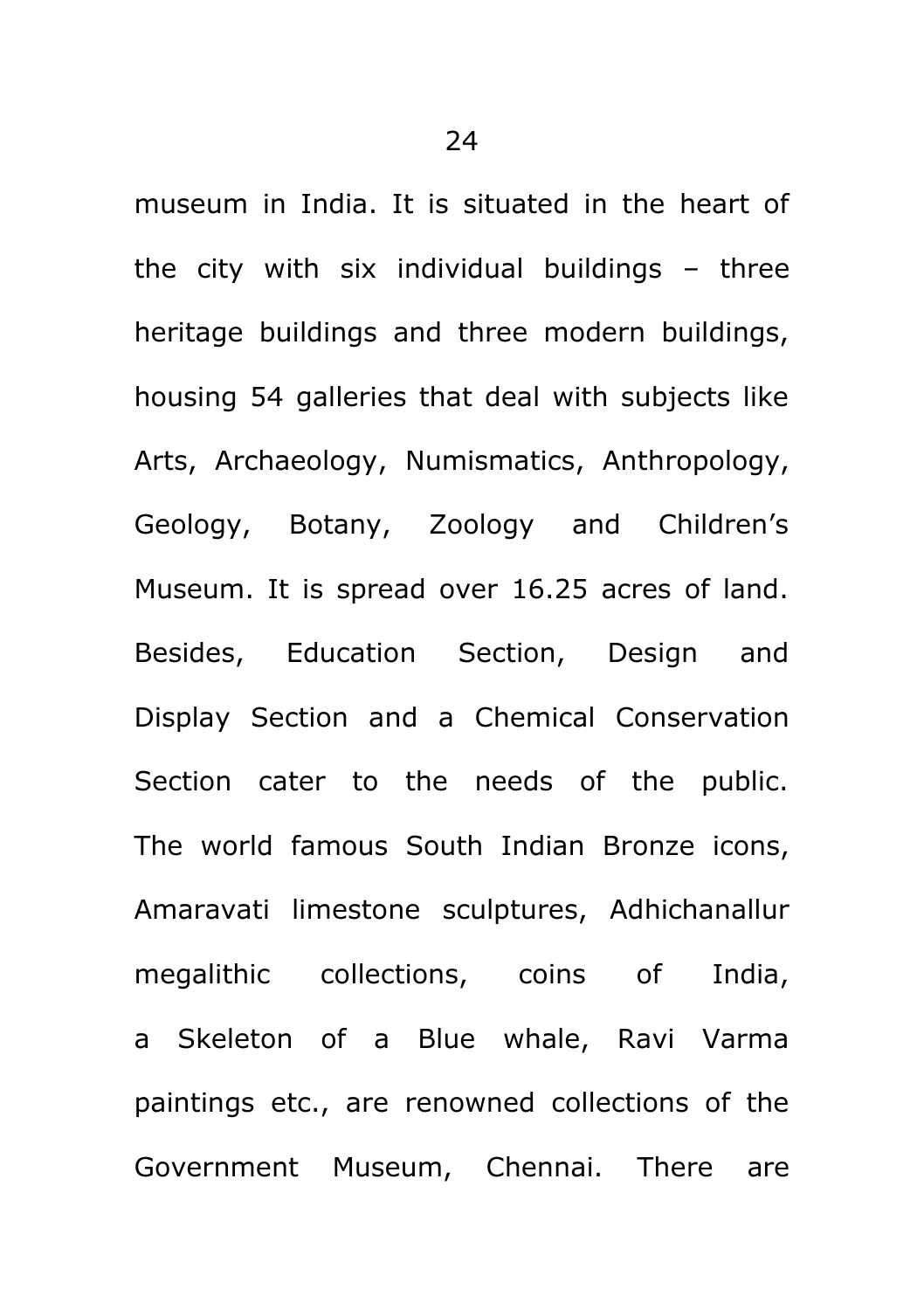inter-active displays and a 3D theatre in the Children"s Museum; a life size animated model of Tyrannosaurus rex and a model of Pterodactylus – an extinct flying reptile in the Geology Gallery apart from a Museo"Bus are the recent additions and added attractions of the Government Museum, Chennai.

### **DISTRICT MUSEUMS**

2.4 In addition to the premier Government Museum, Chennai, there are 20 district museums functioning at Pudukkottai, Salem, Madurai, Tiruchirappalli, Vellore, Erode, Cuddalore, Udagamandalam, Coimbatore, Kanyakumari, Krishnagiri, Tirunelveli, Sivagangai, Tiruvarur,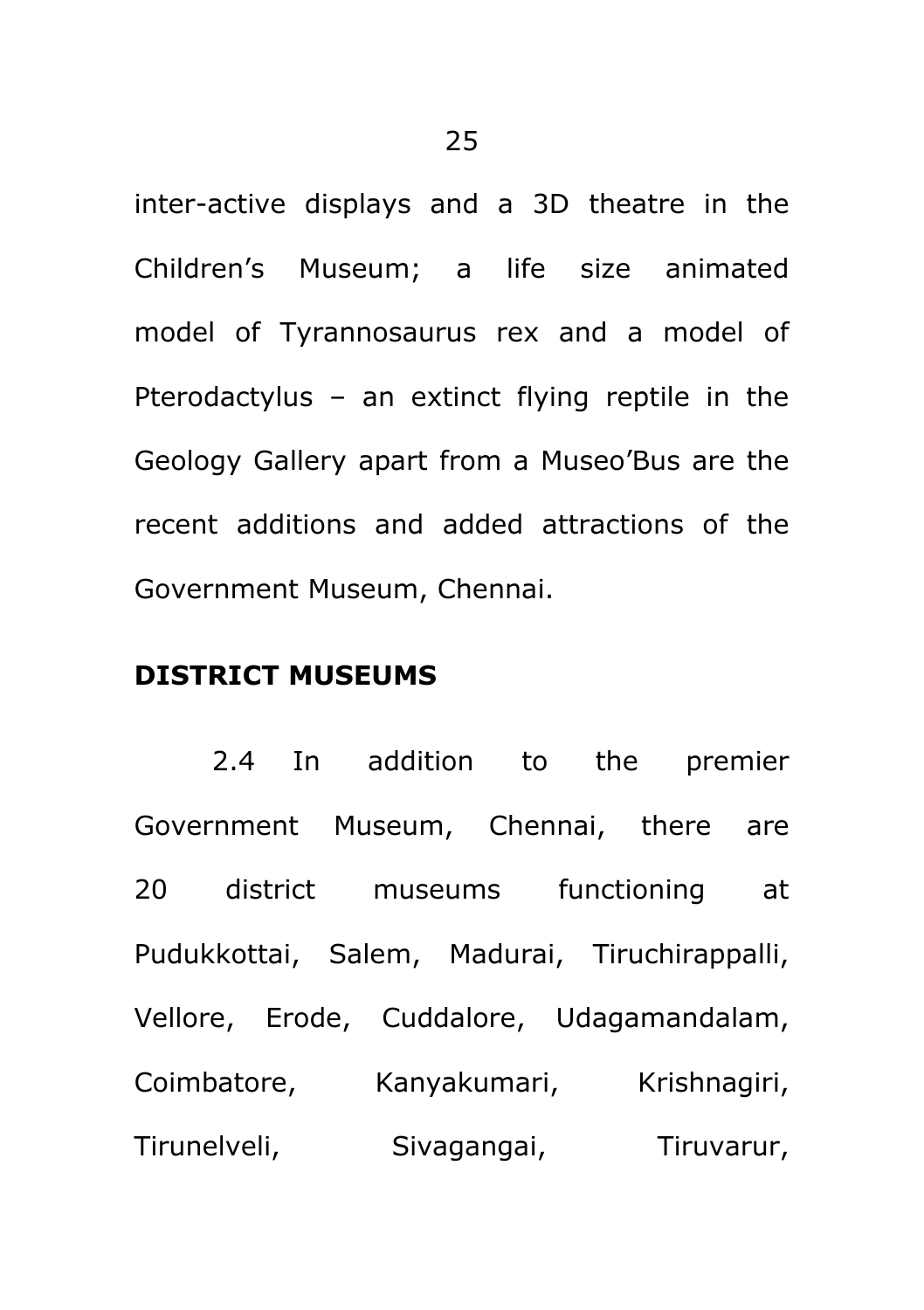Palani, Nagapattinam, Kanchipuram, Ramanathapuram, Karur and Virudhunagar under the control of Department of Museums, Government of Tamil Nadu.

### **Important Schemes in the Museum during 2016-2017**

2.5 (1) The then Honourable Chief Minister of Tamil Nadu, under Rule 110 of the Tamil Nadu Legislative Assembly, announced Rs.10 crore in 2016-17 for the Up-gradation of Display arrangements, Visitors' amenities, Internal Roads with pavements, Landscaping the entire campus with suitable entrance in the Government Museum, Chennai. For providing financial allocation, this project is included in the Asian Development Bank"s –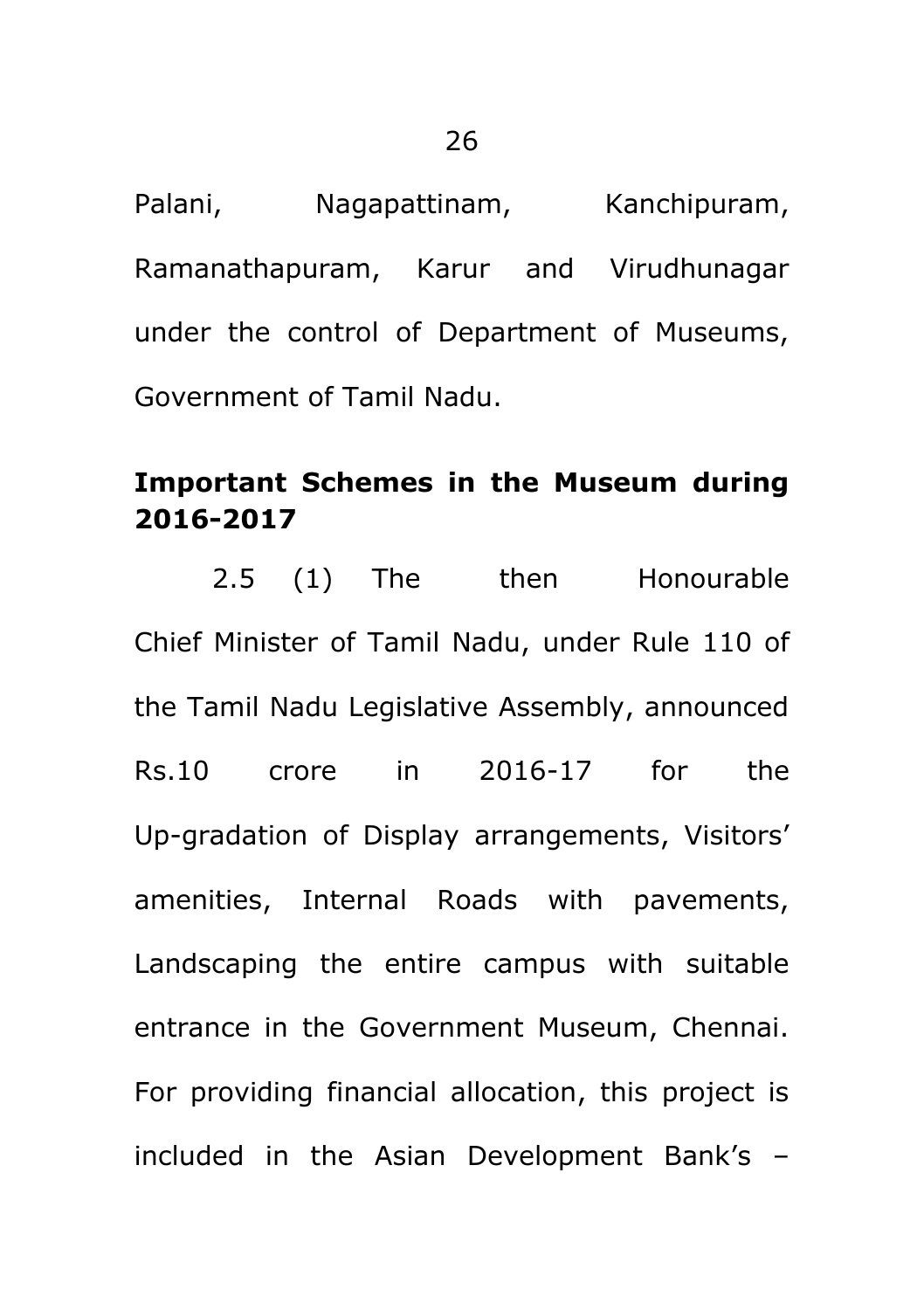Infrastructure Development and Investment Programme for Tourism - Tranche IV schemes and detailed project report (DPR) is being prepared through the experts of Project Management Unit (PMU).

(2) The then Honourable Chief Minister of Tamil Nadu also announced Rs.1.20 crore in 2016-17 for the provision of Fire Alarm System along with Security Gadgets in Government Museum, Chennai and Government Museums in 20 Districts, for which, financial sanction was accorded and the works have been entrusted to M/s. ELCOT.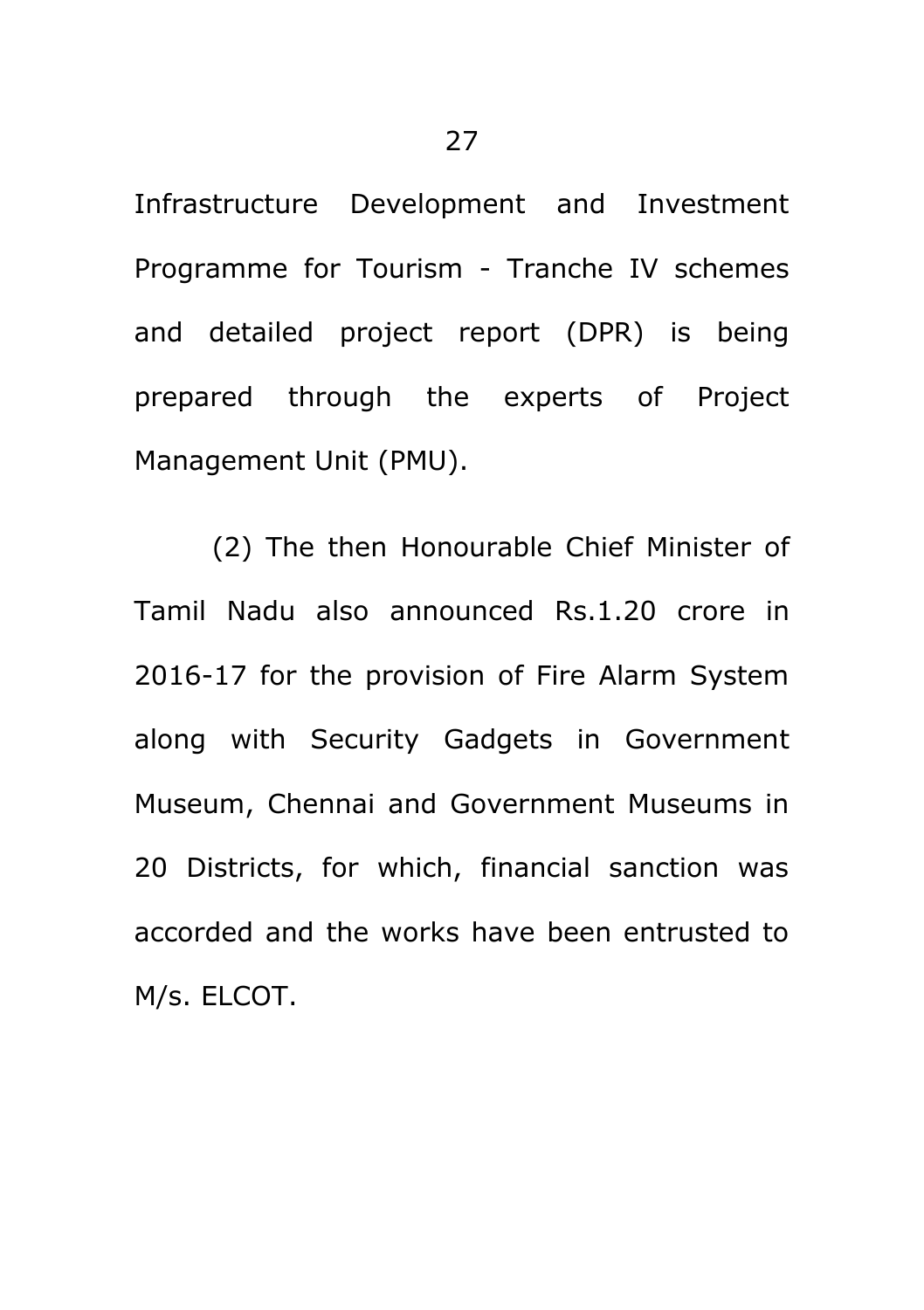#### **Announcements - 2016-2017**

2.6 (1) A sum of Rs.30 lakhs has been sanctioned for the erection of new showcases to display Bronzes from the reserve collection in the vacant halls of the Bronze Gallery building, Government Museum, Chennai and the works are nearing completion.

(2) A sum of Rs.20 lakhs has been sanctioned for the Display of Amaravati sculptures from the reserve collection by extending the gallery in the halls adjacent to the existing Amaravati Gallery of the Main Building, Government Museum, Chennai and the works are nearing completion.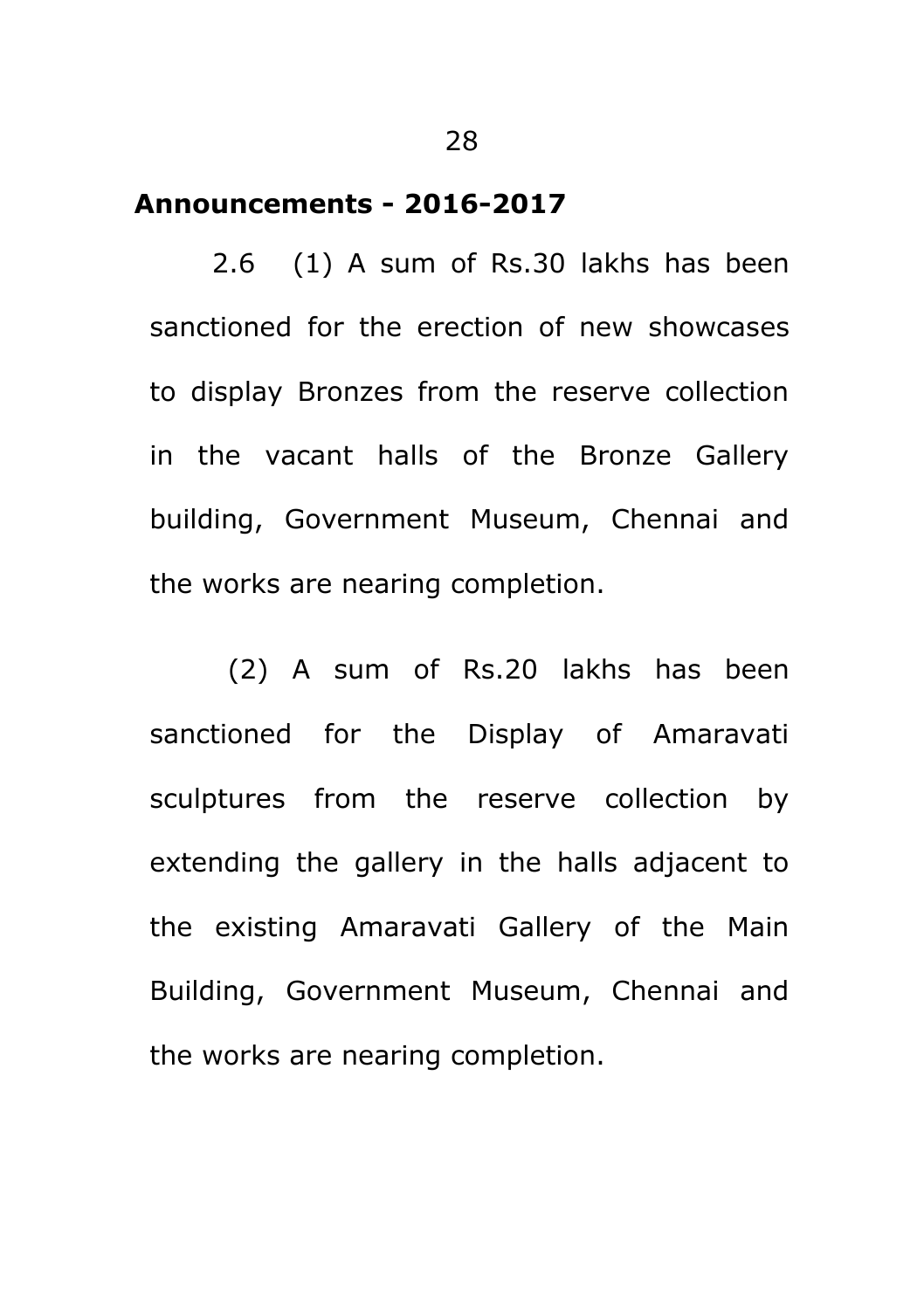(3) A sum of Rs.30 lakhs has been sanctioned for the Display of Birds collection, Mammal"s skeletons and wet preserved specimens from the reserve collection of Zoology Section in the extension block of the Main Building, Government Museum, Chennai and the works are nearing completion.

#### **New Additions of Antiquities**

2.7 The Director of Museums being a Treasure-trove Officer, initiated and followed up the acquisition activities through the District Collector concerned for acquiring treasure trove that are being unearthed that includes gold and silver ornaments and numismatic collections, icons of bronze and stone. In the Financial Year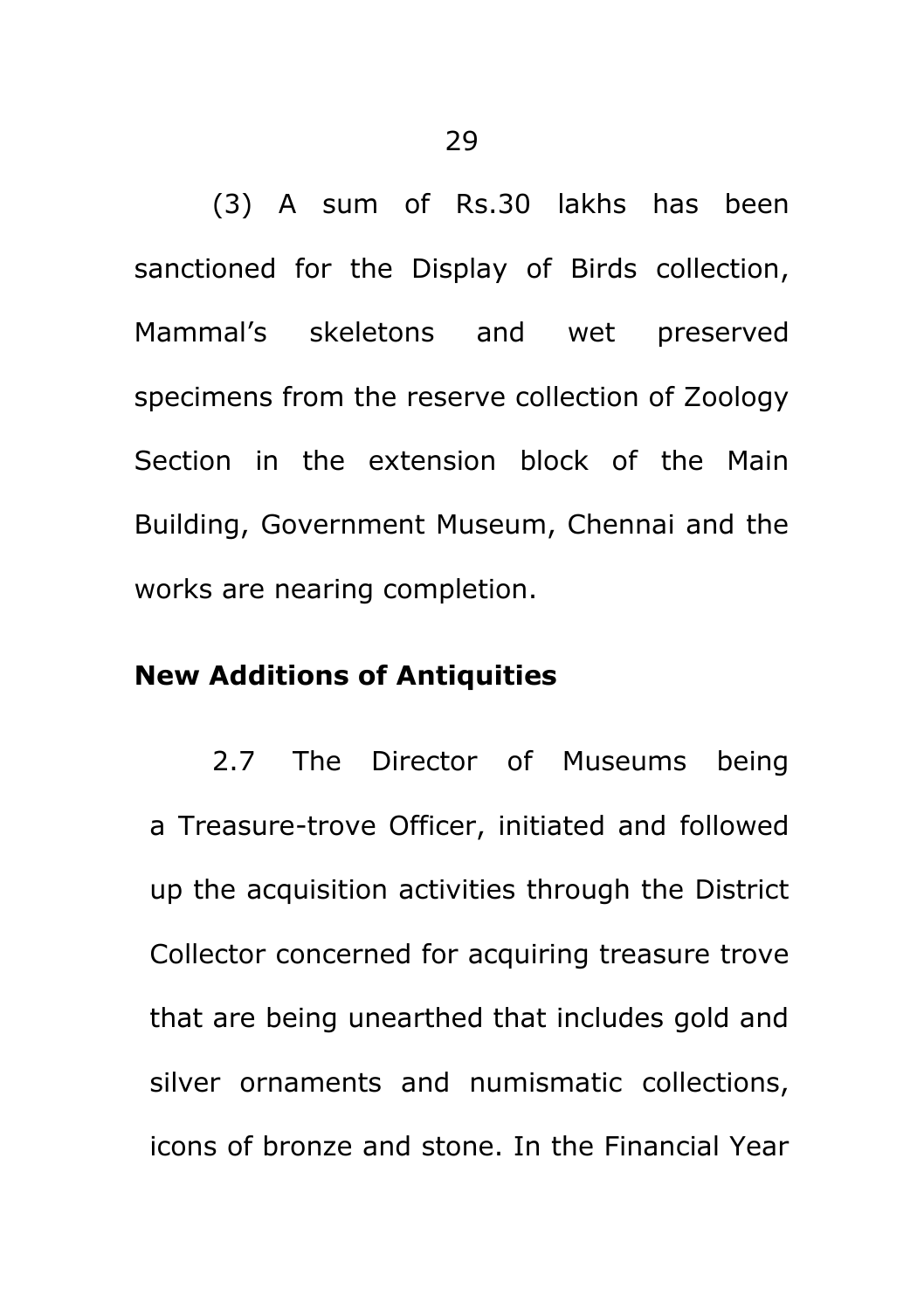2016-2017, 674 grams gold ornaments from 5 Districts, 389 South Indian Gold *panams*  along with 792 other Coins, 58 icons and pooja utensils were received as treasure-trove objects apart from a few costume dolls and art works as gift and added to the collection.

### **Project Proposals Initiated and Sanctioned**

2.8. For the first time, a proposal was initiated under Corporate Social Responsibility and a sum of Rs.50 lakhs has been received on 5.2.2017 from the "Bank of Tokyo" under the comprehensive Drinking water supply scheme, for construction of over head tank with a sump of 50,000 litres each along with suitable supply line connectivity at the Government Museum,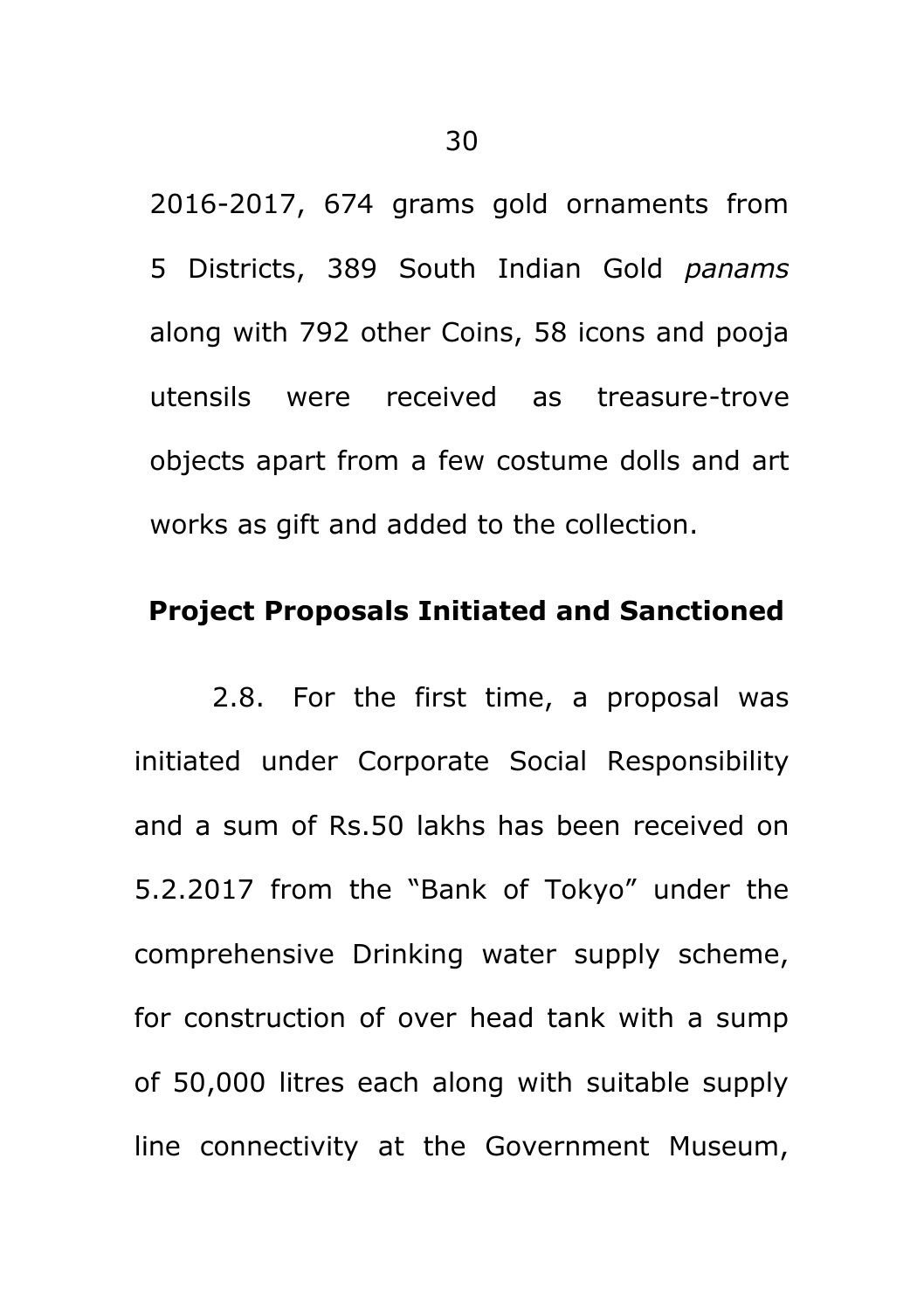Chennai and the work has been entrusted with Public Works Department. Moreover, a project proposal has been initiated for the comprehensive barrier free environment for the differently abled persons at the Government Museum, Chennai under the Government of India scheme "*Samarthyam*". A sum of Rs.219 lakhs has been sanctioned as 50 per cent of the total envisaged project cost in this financial year 2016-2017. The project is being done by the Public Works Department.

### **Ongoing Project Works**

2.9 The then Honourable Chief Minister of Tamil Nadu made an announcement in the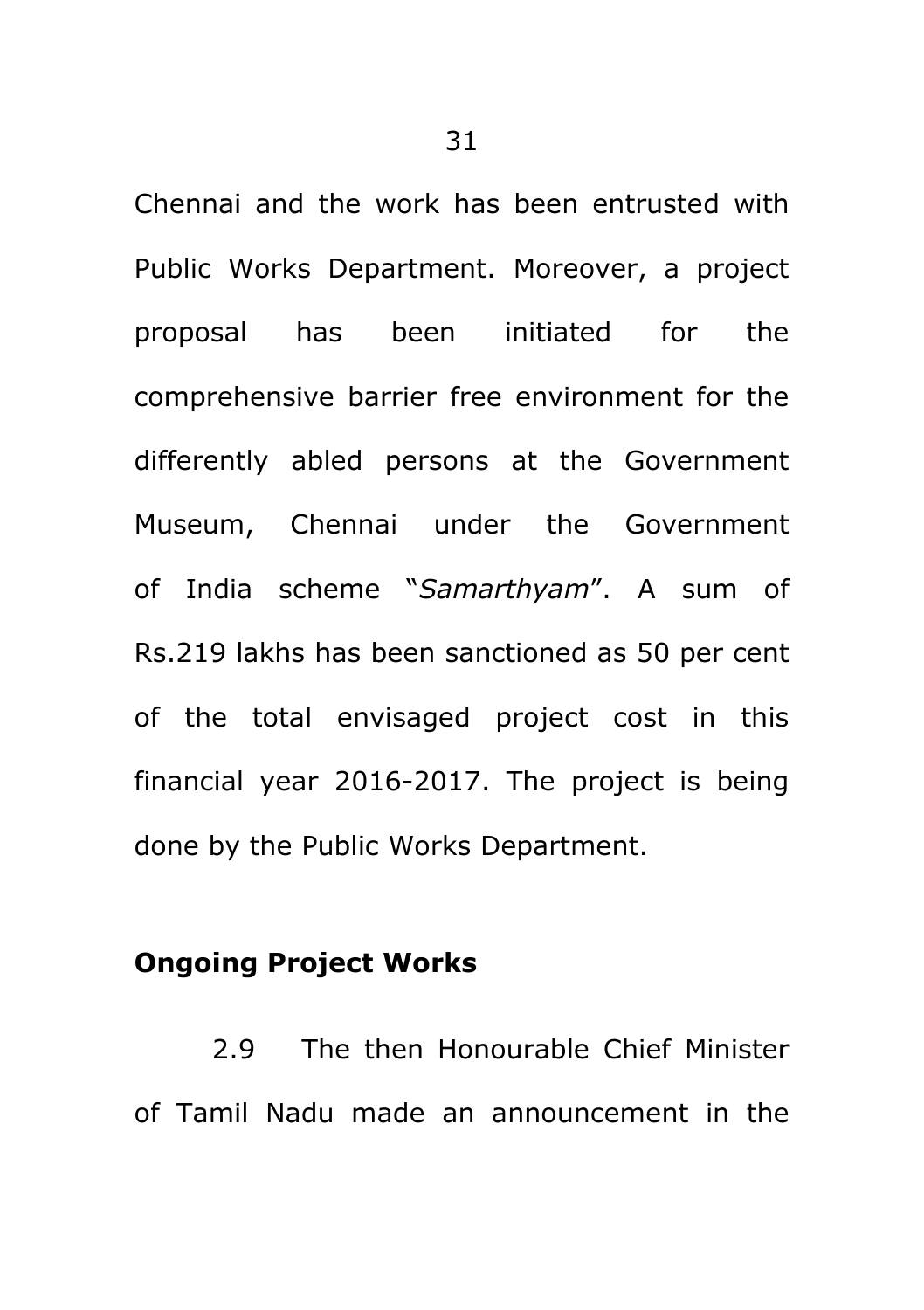Collector"s Conference for the establishment of "Fossil Museum at Ariyalur" at a cost of Rs.2 crore. The foundation stone was laid by the then Honourable Chief Minister on 27.6.2014 and construction of the building is nearing completion.

The then Honourable Chief Minister of Tamil Nadu, under Rule 110 of the Tamil Nadu Legislative Assembly, also announced Rs.11 crore for the repair and restoration of the National Art Gallery – an unique example of Indo-Saracenic architecture, which is considered as one of the land marks of Chennai. The works are in progress and nearing completion.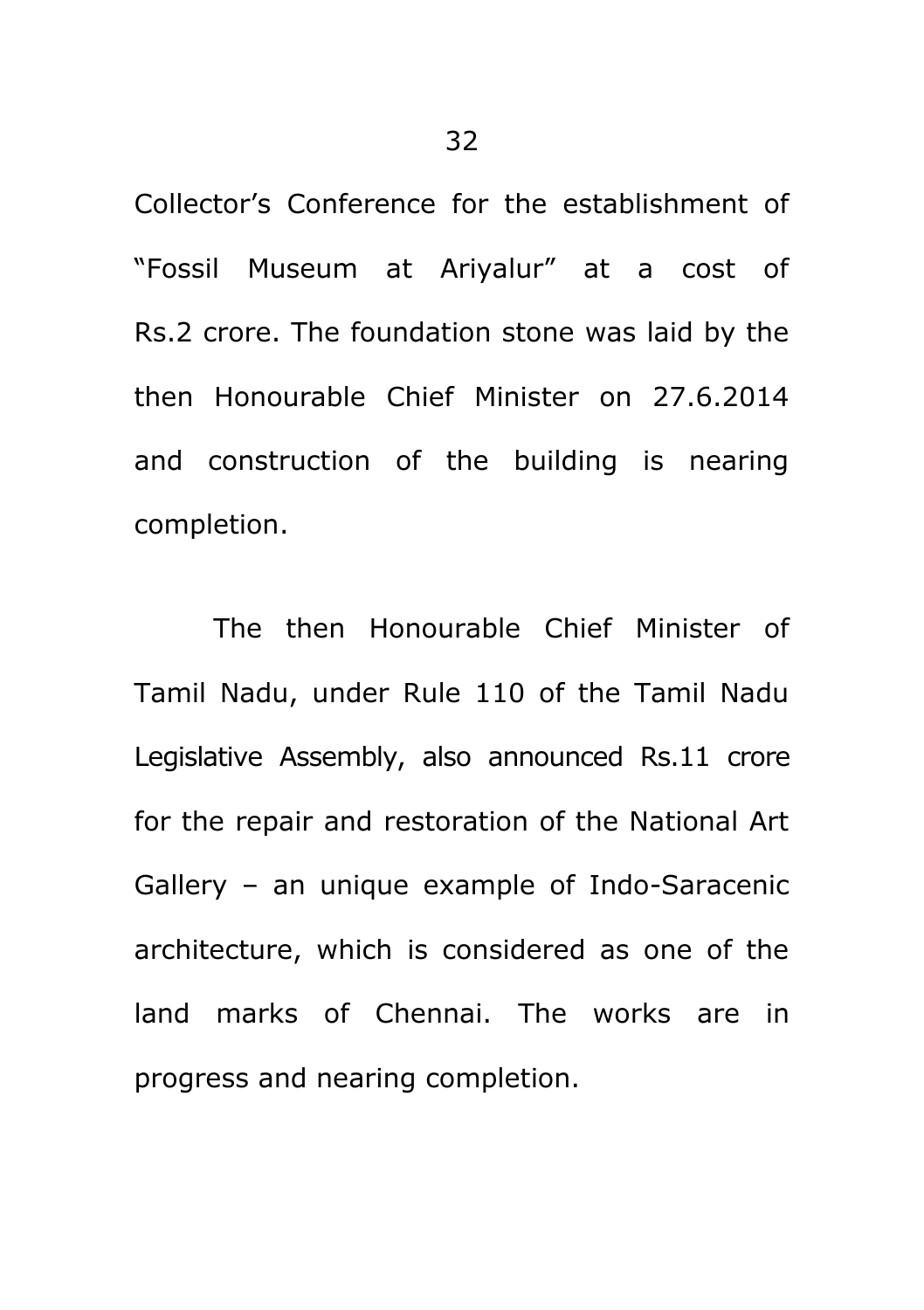For the Construction of Visual Storage building and to display the reserve collection at the Government Museum, Chennai, Rs.1 crore was sanctioned. The construction of Visual Storage Building of 2000 sq. ft. area was completed by the Public Works Department for Rs.63 lakhs and was inaugurated by the then Honourable Chief Minister on 15.9.2015 through Video Conference. The thematic display arrangements of Numismatic, Medals and Philately Collection along with erection of new showcases are now nearing completion by incurring the remaining Rs.37 lakhs.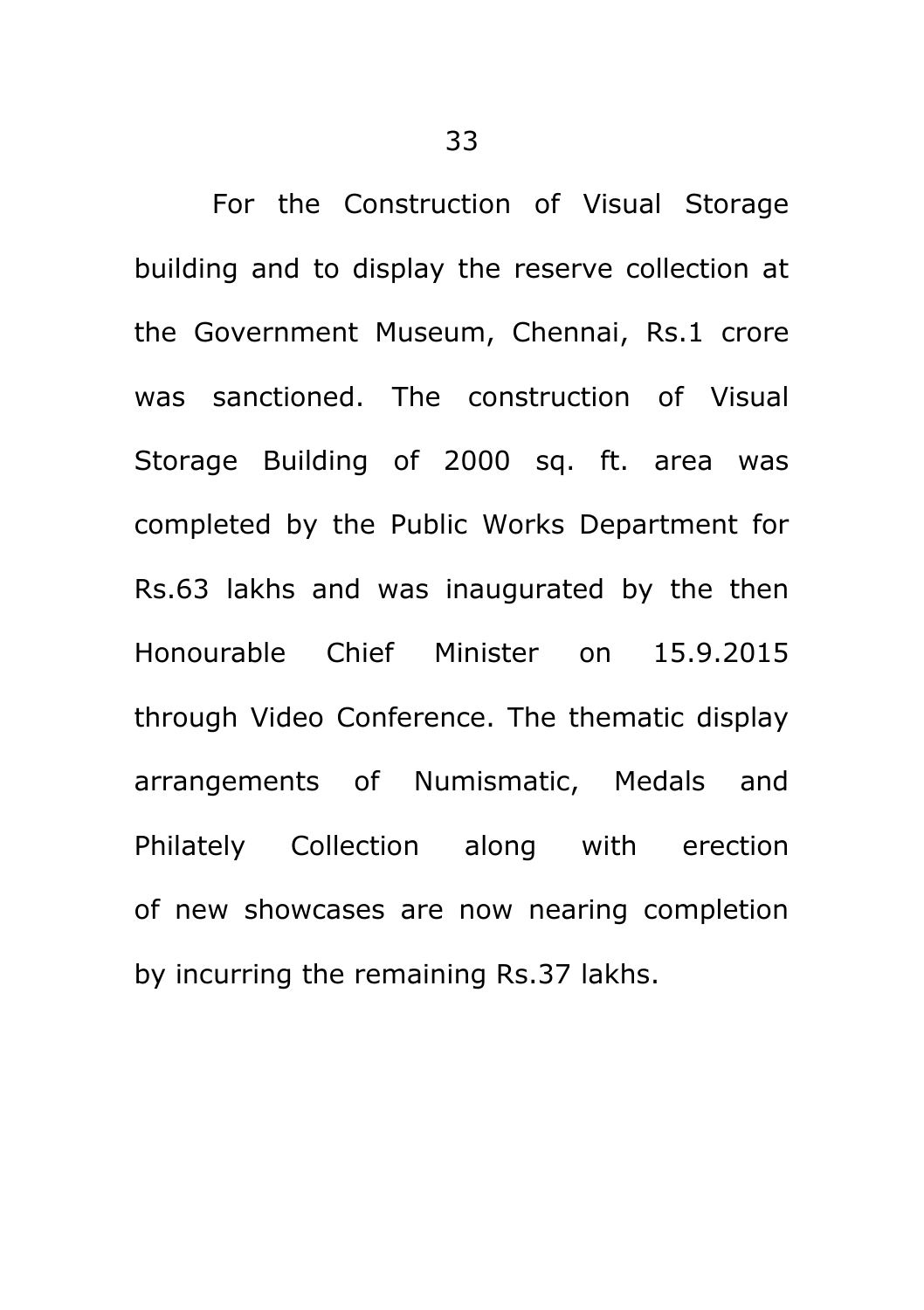## **Significant Educational activities conducted - 2016 - 17**

### **2.10 At the Government Museum, Chennai**

- 1. Unique exhibits from the different sections of Chennai Museum have been selected and displayed suitably so as to highlight the importance and sharing of knowledge with visitors on every week under "Exhibit of the Week".
- 2. Rao Bahadur Vemuru Ranganatham Chetty Endowment Lecture on "Urban History of Tamil Nadu-Few Perspective" was held on 30.8.2016 at the Museum Theatre.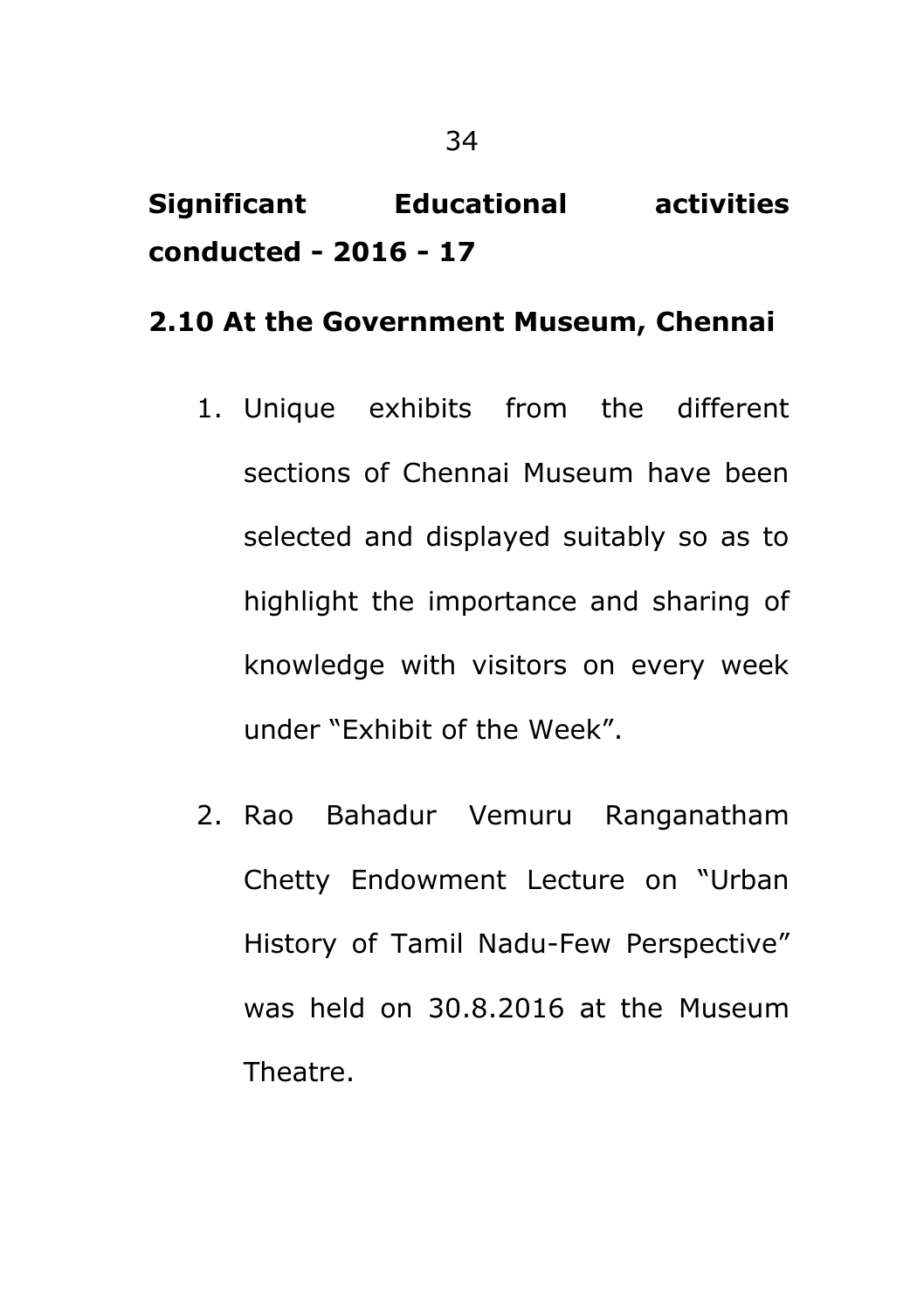- 3. Sri Narayana Guruviah Chetty Endowment Lecture on "Early Chola Temples of Kaveri Basin – A Historical Study" was held on 17.10.2016 at the Centenary Exhibition Hall.
- 4. Tourism Endowment Lecture on "Thiruindalur Copper plate - A Critical Study" was held on 26.10.2016 at the Centenary Exhibition Hall.
- 5. Prof. Balakrishnan Nair Memorial Endowment Lecture on "Flora and Fauna Representation in Rock Art of Tamil Nadu" was organised on 09.11.2016 at the Centenary Exhibition Hall.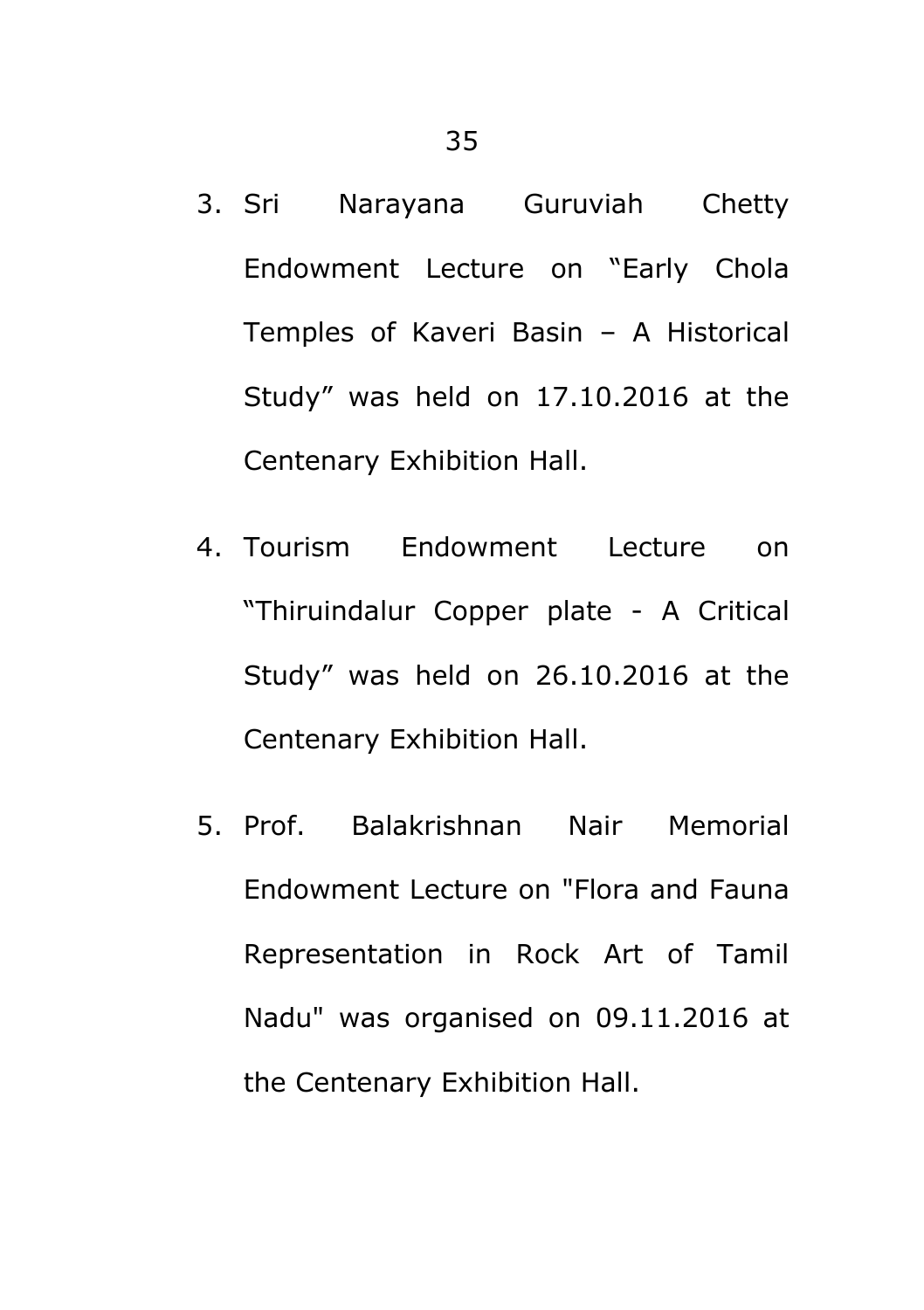- 6. In connection with Children"s Day Celebration - 2016 Drawing and Oratorical competitions were organised for 350 School Children of 65 Schools from UKG to XII Std. On 14.11.2016, the drawings drawn by the students displayed as a Special Exhibition; Prizes and certificates were distributed to the 63 winners of the competitions. Nearly 500 School Students from various Schools in Chennai witnessed this Children"s Day celebrations.
- 7. A popular lecture on "Gudiam Caves" 28.12.2016, "Jainism in Tamil Nadu" -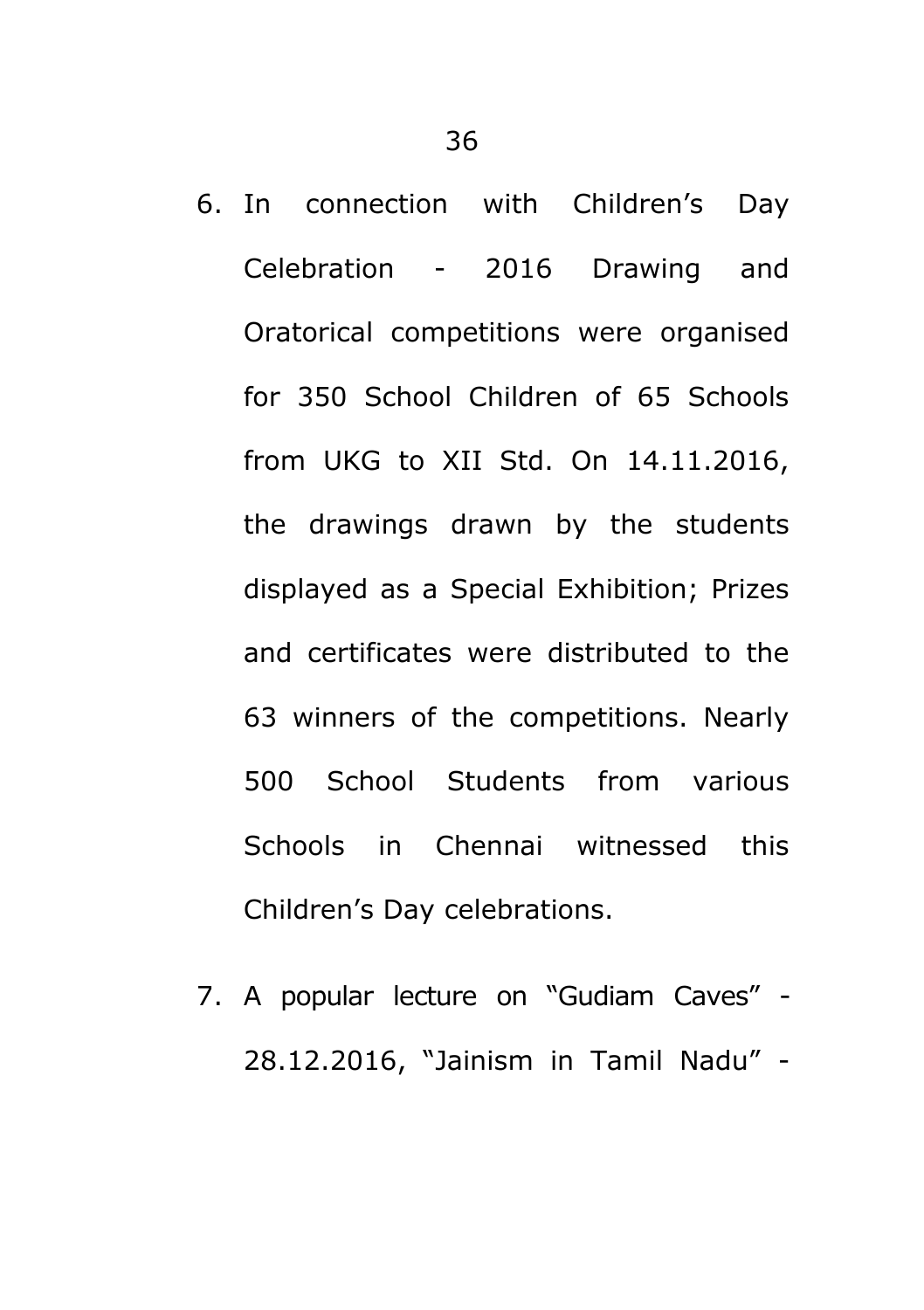29.12.2016 were organized at the Centenary Exhibition Hall.

- 8. One day workshop on "Collection Care for Tamil Nadu Museums" was organized on 06.1.2017 at the Government Museum, Chennai in collaboration with Aus-Heritage for the benefit of Curators of Department of Museums and Archaeology.
- 9. International Women"s Association Endowment Lecture on "Glimpses of the History of Mathematics in India" was organized on 27.1.2017 at Museum Theatre.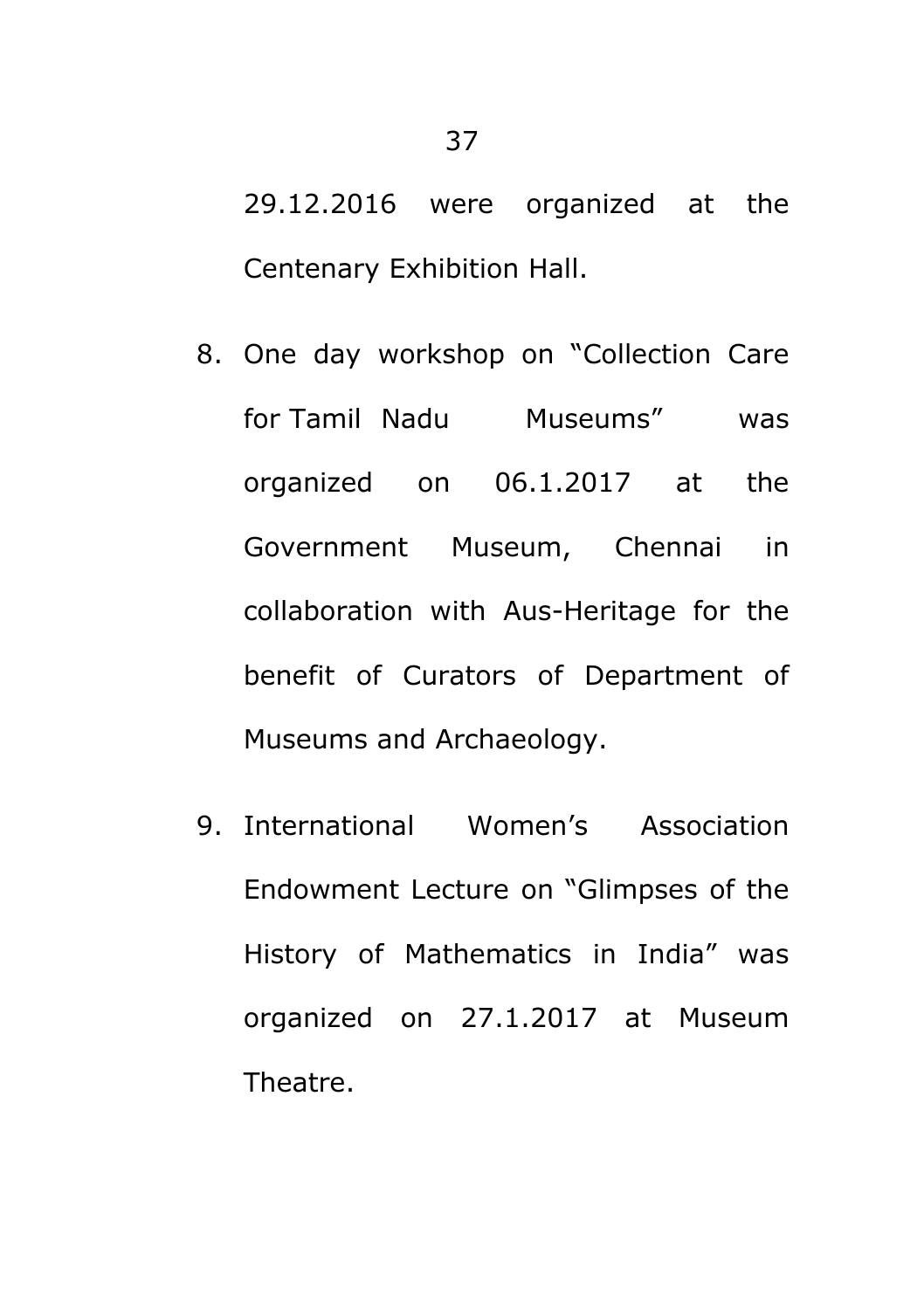- 10. Internship training in various Sections of the Government Museum, Chennai was given to 276 students of 16 Colleges.
- 11. Special Thematic Exhibition on "Scripophily (Ancient Indian Stocks & Bonds)", first of its kind was organised from 2.3.2017 to 17.3.2017 at the Government Museum, Chennai.

### **At the District Government Museums**

1. Special Photography Exhibition on "Save the living beings of Wild" was conducted from 18.5.2016 to 31.5.2016 at the Government Museum,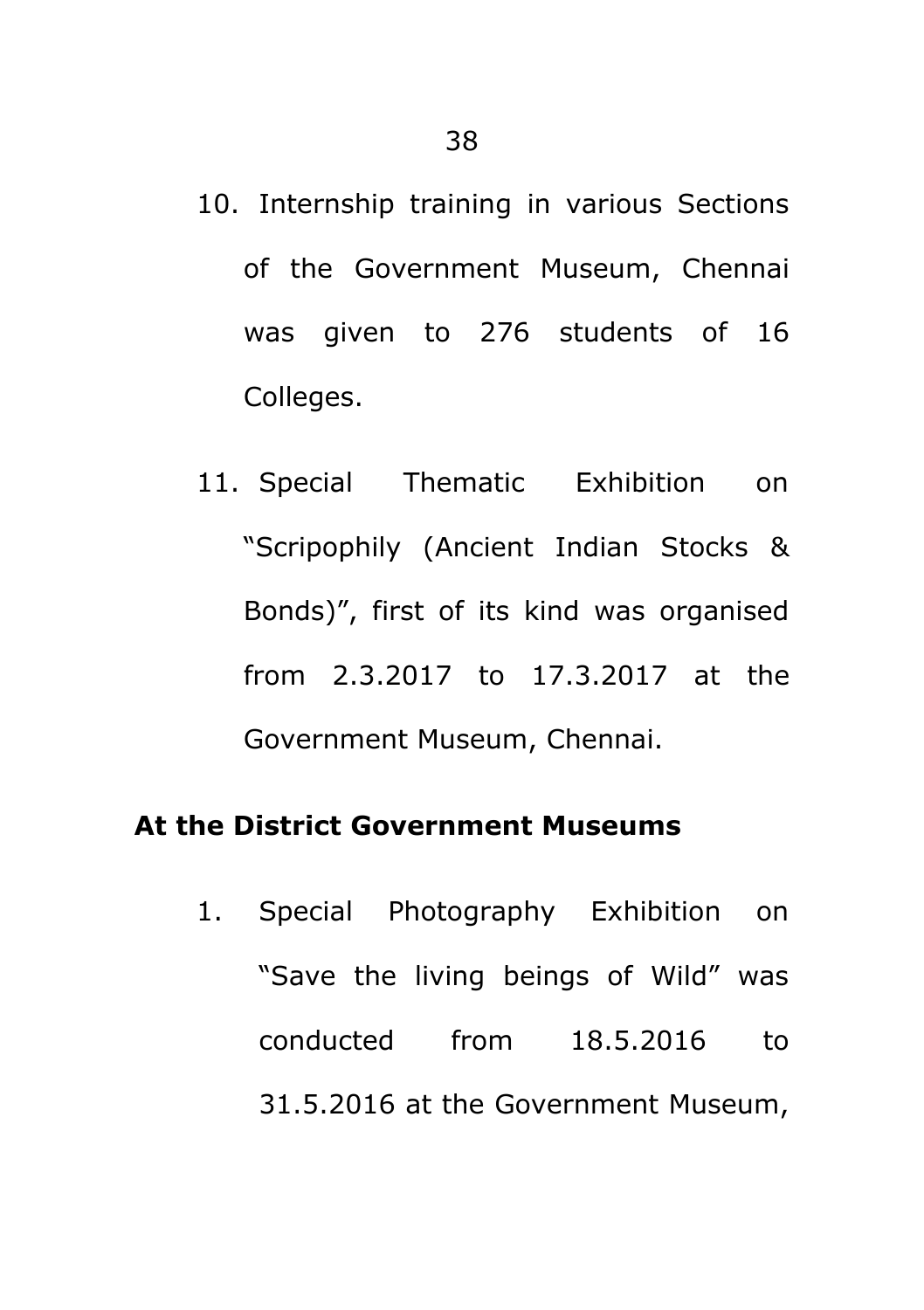Krishnagiri in connection with International Museum Day.

- 2. Painting Competition on World Environment Day and Prize distribution function was held on 3.6.2016 at the Government Museum, Virudhunagar.
- 3. Lecture on "How to identify the bronze statues based on the physical appearance" was delivered with Power Point Presentation on 21.6.2016 by the Curator, Government Museum, Krishnagiri during his participation in the workshop on "Prevention of illegal trafficking of Statues" held at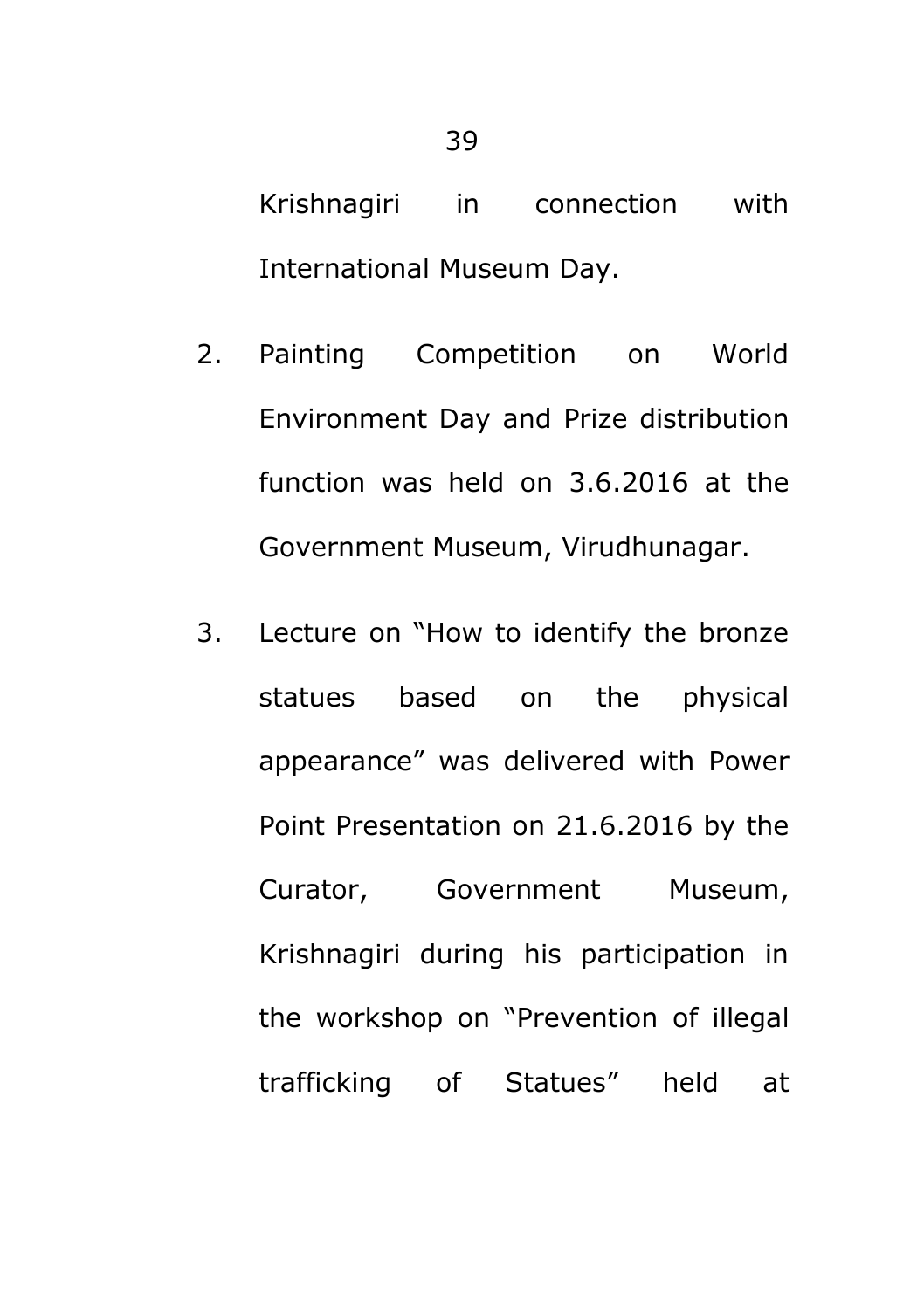Archaeological Survey of India, Bengaluru.

- 4. Workshop on "Preservation of Zoological Specimens" for the College Students on 28.7.2016 was conducted at the Government Museum, Sivagangai in collaboration with Zoology Section, Government Museum, Chennai.
- 5. A Research Paper on "Archaeological Evidences in Dharmapuri District" was presented on 30.7.2016 by the Curator, Krishnagiri, Government Museum in the Seminar organised by the Sacred Heart College"s Research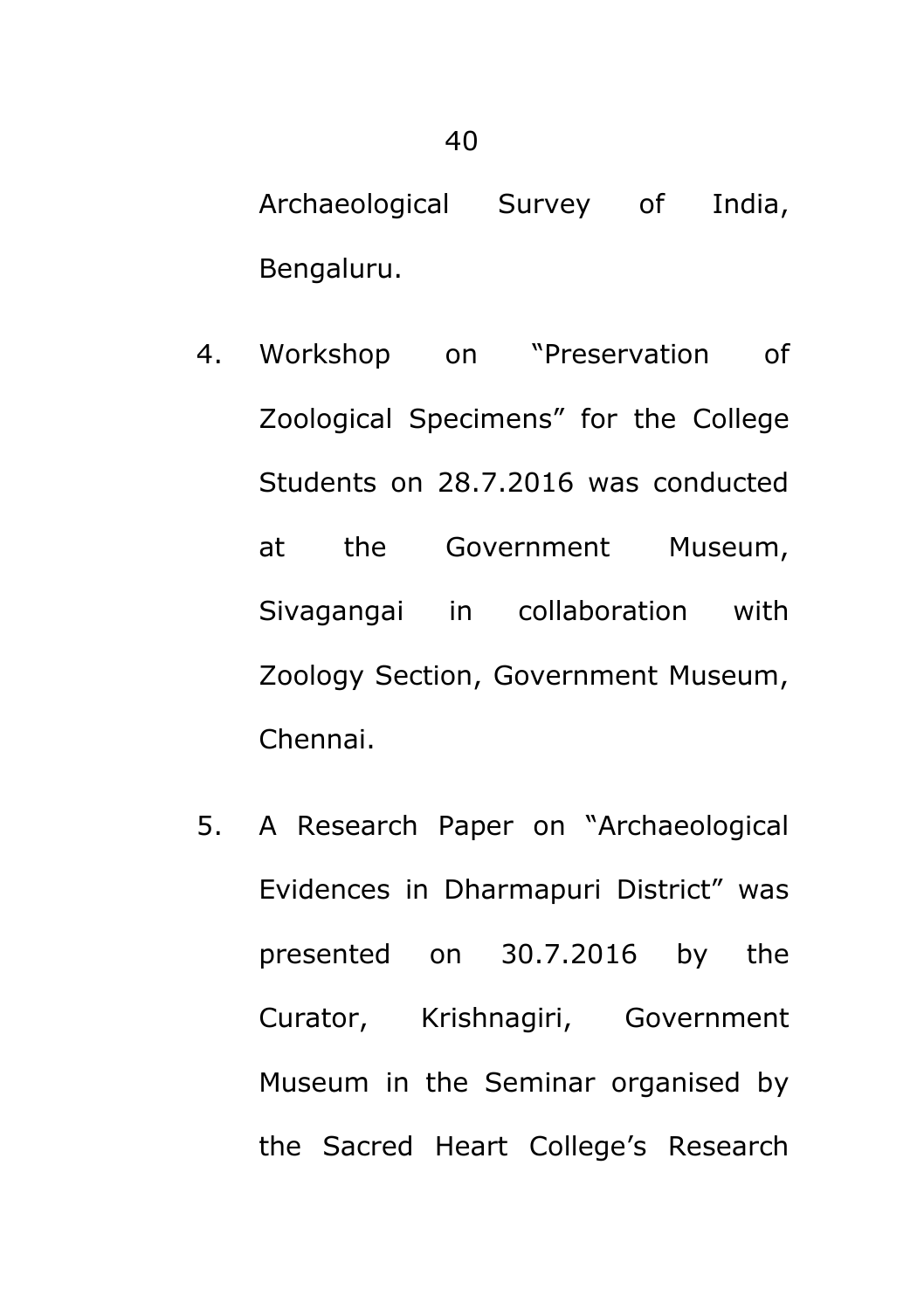Committee on Indian History and Tamil Nadu Archaeological Research Institution, Tirupathur.

- 6. Special lecture on "Pudukottai District Inscription" was delivered on 30.8.2016 by the Curator, Government Museum, Pudukottai for the students of History Department, Government Arts College, Pudukottai.
- 7. Short term training on 'Epigraphy' was given to 69 first and second year post-graduate students of the Government Women"s Arts College, Pudukottai from 19.9.2016 to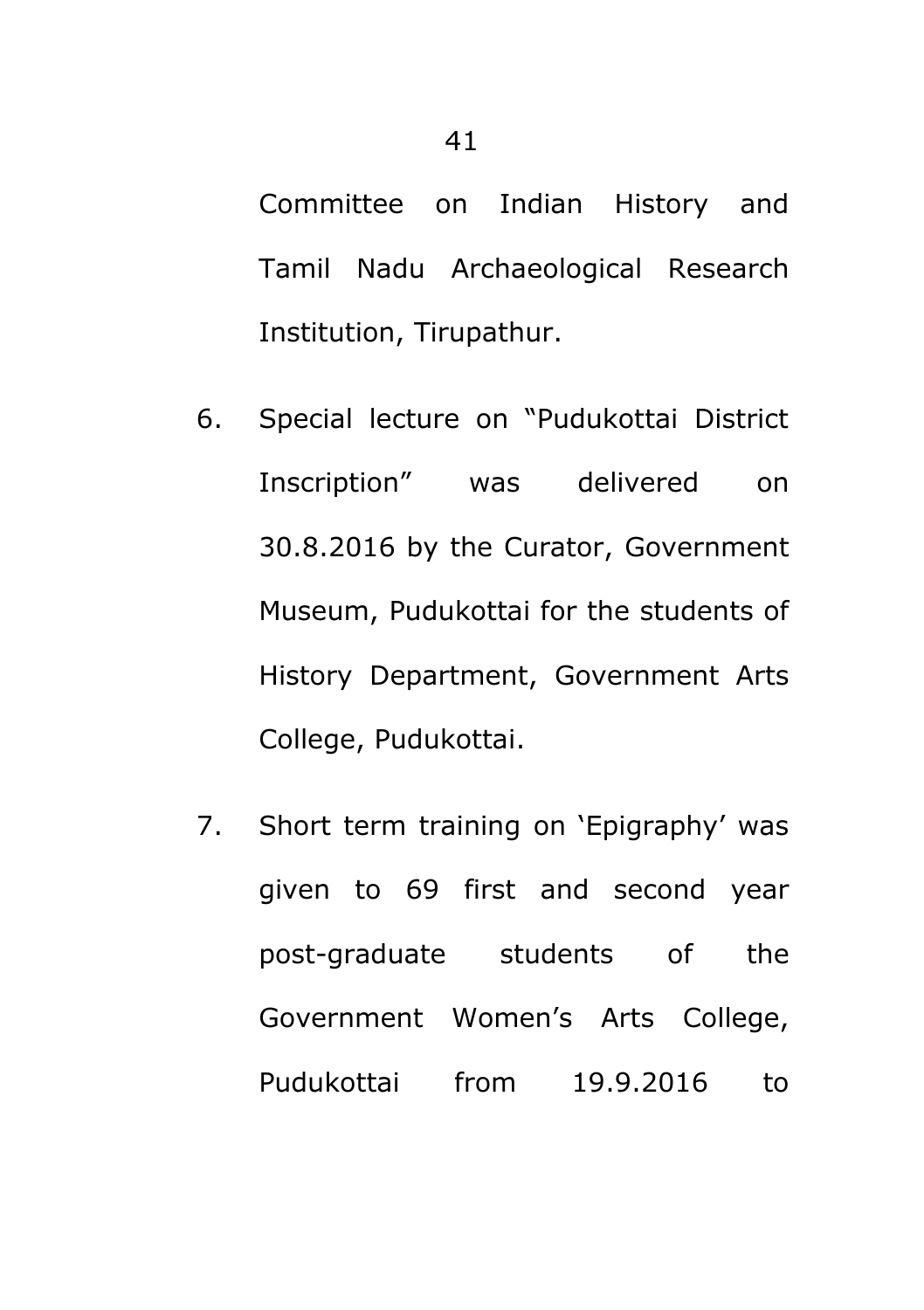22.9.2016 at the Government Museum, Pudukottai.

- 8. Photography exhibition on "Forts of Tamil Nadu" was conducted on 27.9.2016 at the Government Museum, Palani in connection with World Tourism Day.
- 9. Various currency notes from more than 100 countries were displayed in the Special Exhibition on 15.12.2016 at the Government Museum, Palani.
- 10. Special exhibition on "Importance of Cereals, Pulses and Natural Foods" was conducted on 26.12.2016 at the Government Museum, Kanyakumari.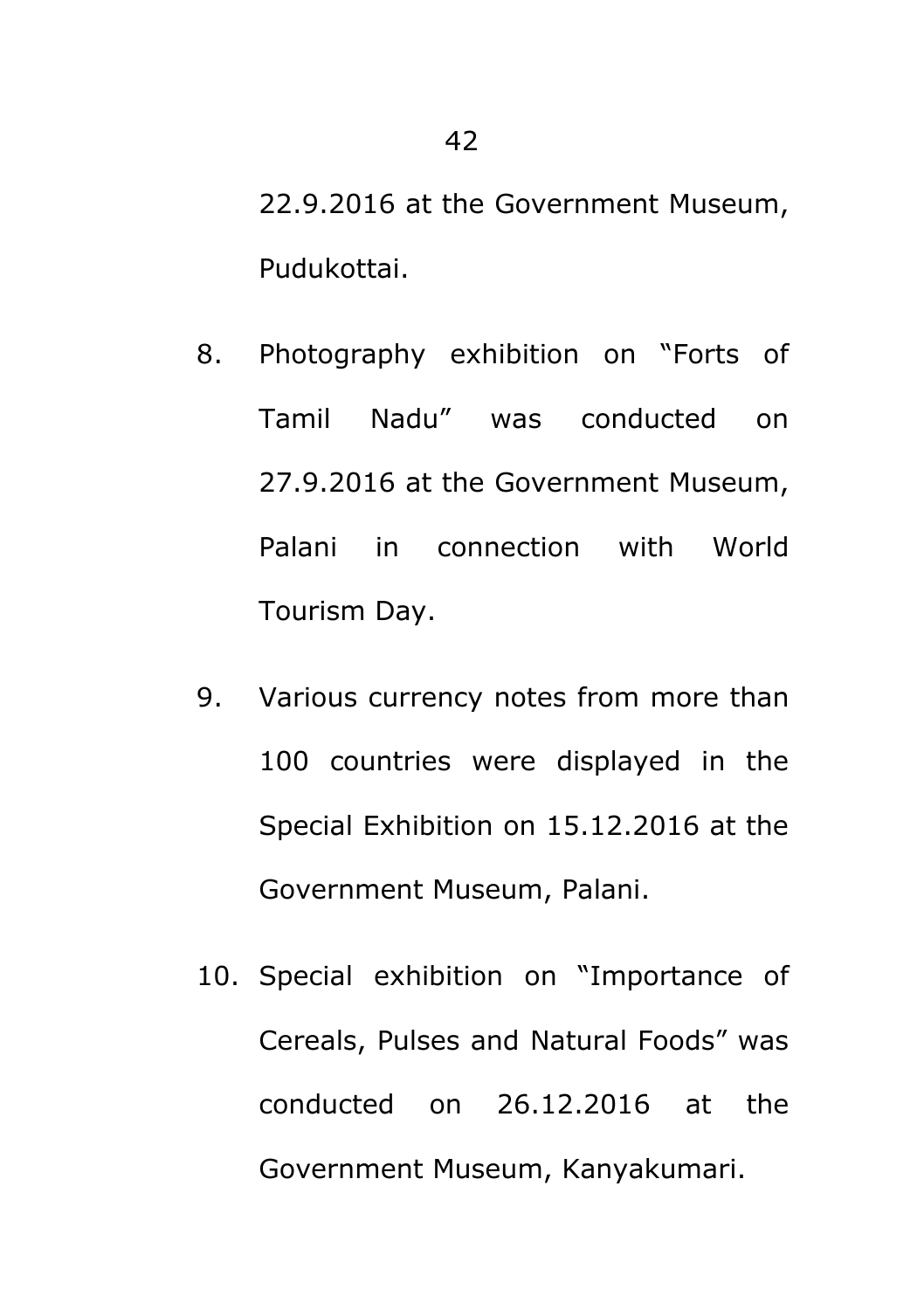- 11. Special exhibition on "Minerals" was held on 27.12.2016 at the Government Museum, Coimbatore.
- 12. Special exhibition on Contemporary art with a title "Natural Scenario of Countryside", was held from 30.12.2016 to 01.1.2017 at the Government Museum, Madurai.
- 13. Training on "Preservation of Zoological Specimens" was conducted on 03.1.2017 at the Government Museum, Tiruchirappalli.
- 14. "Medicinal Plants" exhibition was held on 04.1.2017 at the Government Museum, Udagamandalam.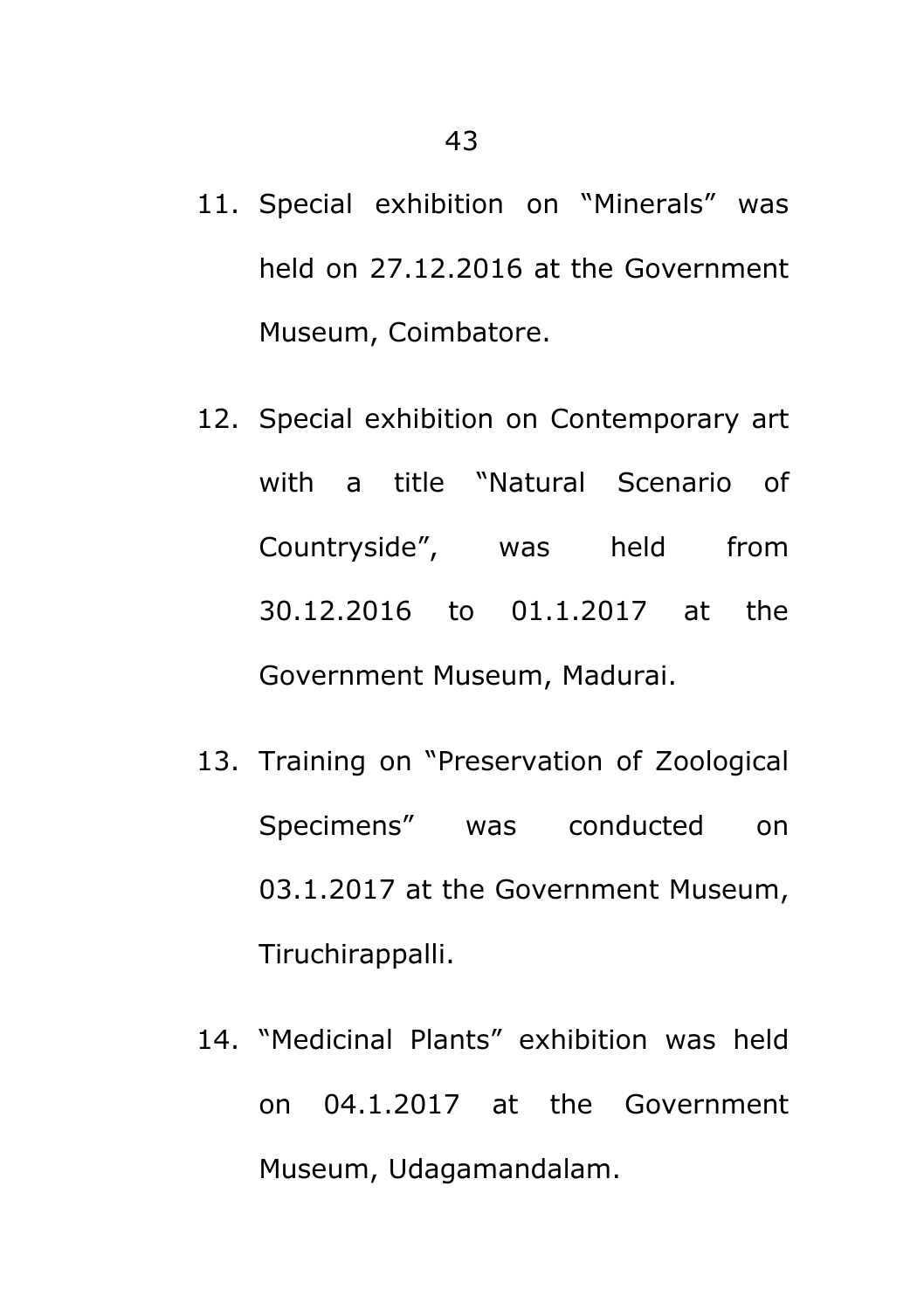- 15. Special Exhibition on "Wood Inlay Paintings" was held on 13.1.2017 at the Government Museum, Madurai.
- 16. Special exhibition on "Ethnographic Objects of Nilgiri Tribes of Nilgiris" was organised on 24.1.2017 at the Government Museum, Udagamandalam in connection with Humanitarian Week Celebrations conducted by the Udagamandalam Adi-Dravidar and Tribal Welfare Department.
- 17. "Special Photography Exhibition on Tourist Sites" was conducted from 25.1.2017 to 29.1.2017 at the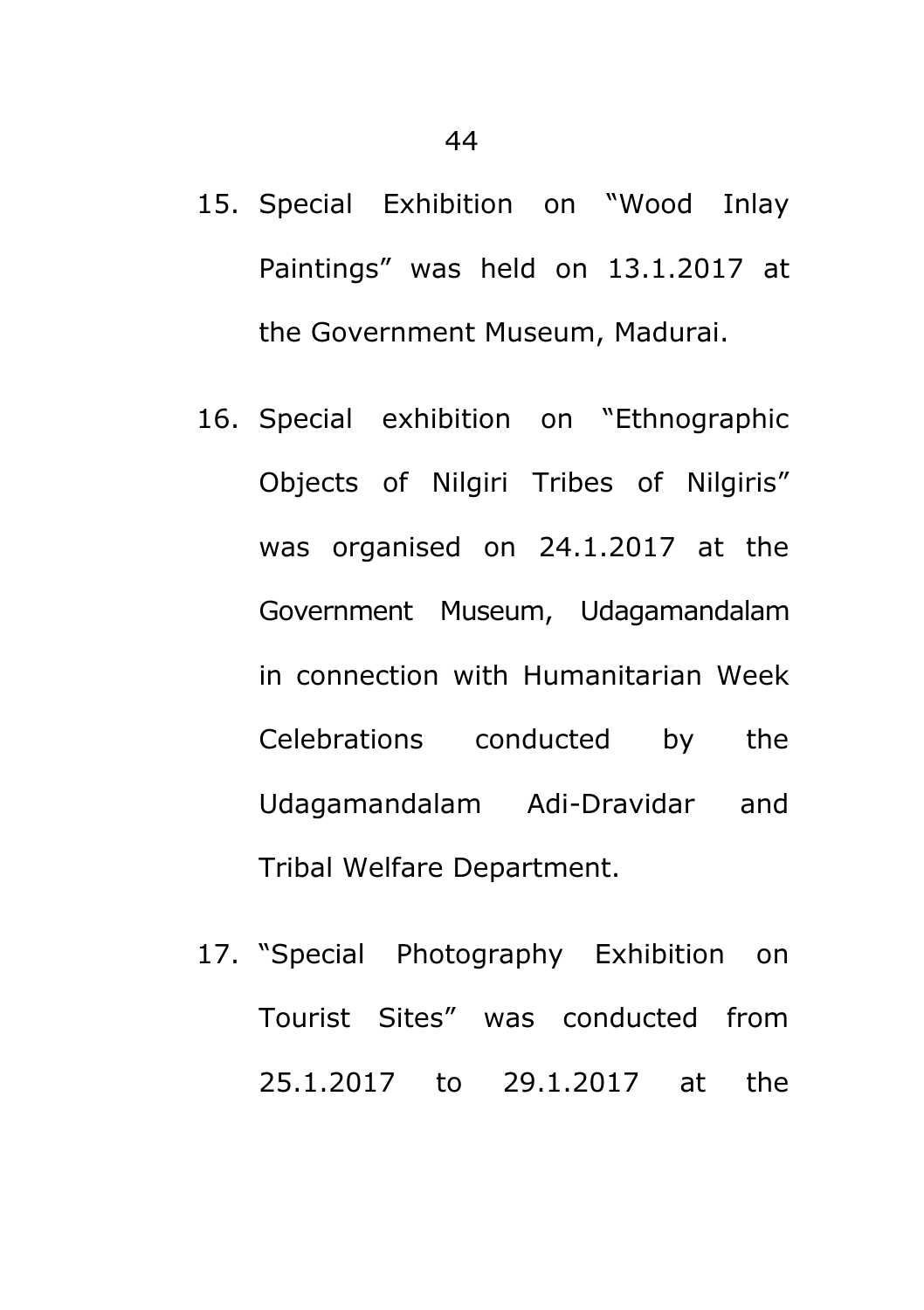Government Museum, Tirunelveli in connection with National Tourism Day.

- 18. During a weeklong exhibition on 'Medicinal Herbs', 81 varieties of herbs were exhibited from 27.2.2017 at the Government Museum, Vellore.
- 19. Photography Exhibition on "Indian Scientists", in connection with National Science Day, was conducted on 28.2.2017 at the Government Museum, Coimbatore.
- 20. "Science Exhibition" was organized with 262 science models designed by students of 30 schools, prizes and certificates were given for the best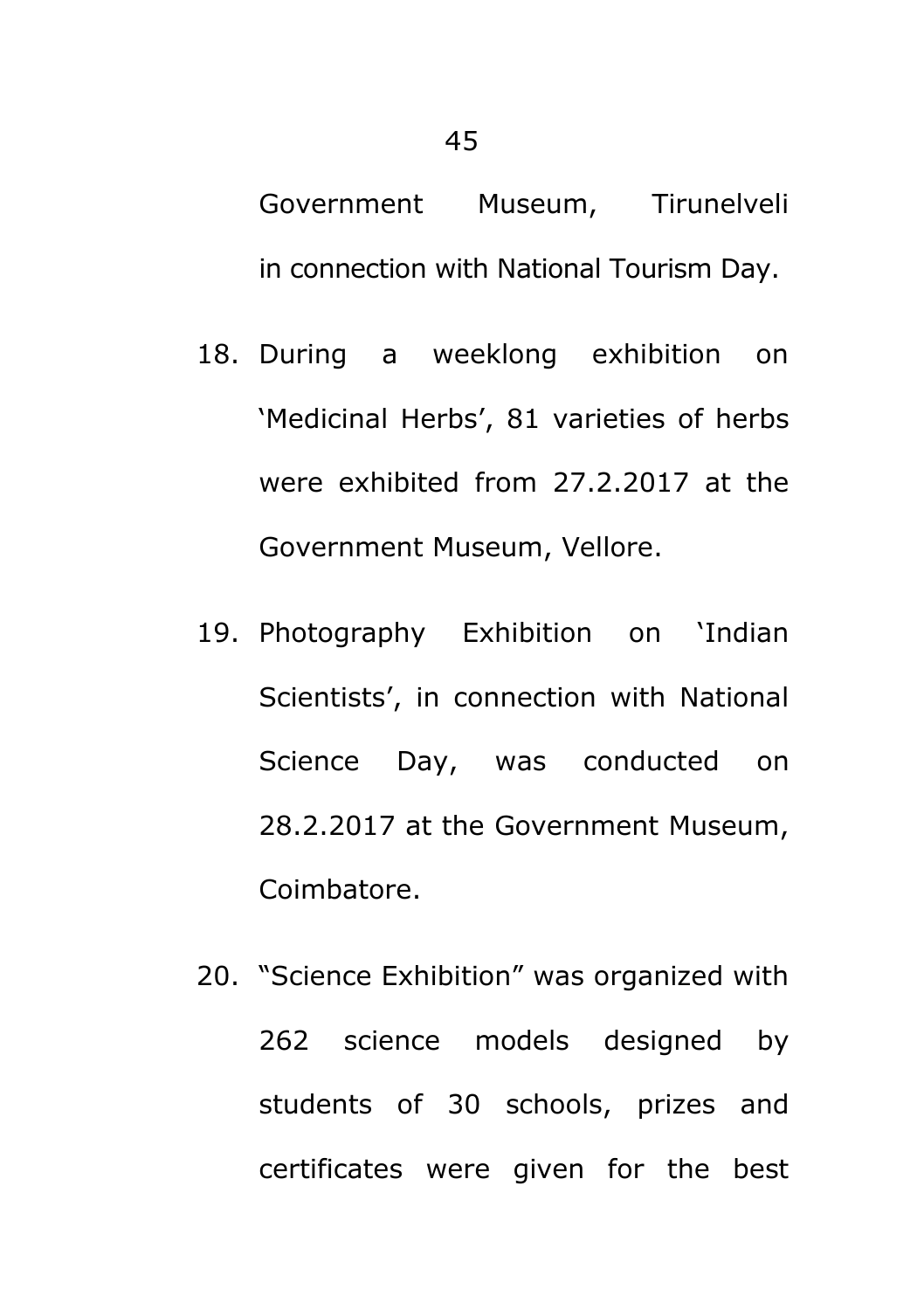models, on 28.2.2017 at the Government Museum, Palani.

- 21. Drawing Competition on "Scientists and Scientific Inventions" was conducted on 28.2.2017 in connection with "National Science Day", prizes and certificates were awarded at the Government Museum, Erode.
- 22. Special exhibition on "Paintings and Handicrafts of Best Artists of Tirunelveli District" was held on 3.3.2017 at the Government Museum, Tirunelveli jointly with Poompuhar and Tamil Nadu Handicrafts Development Association, Tirunelveli.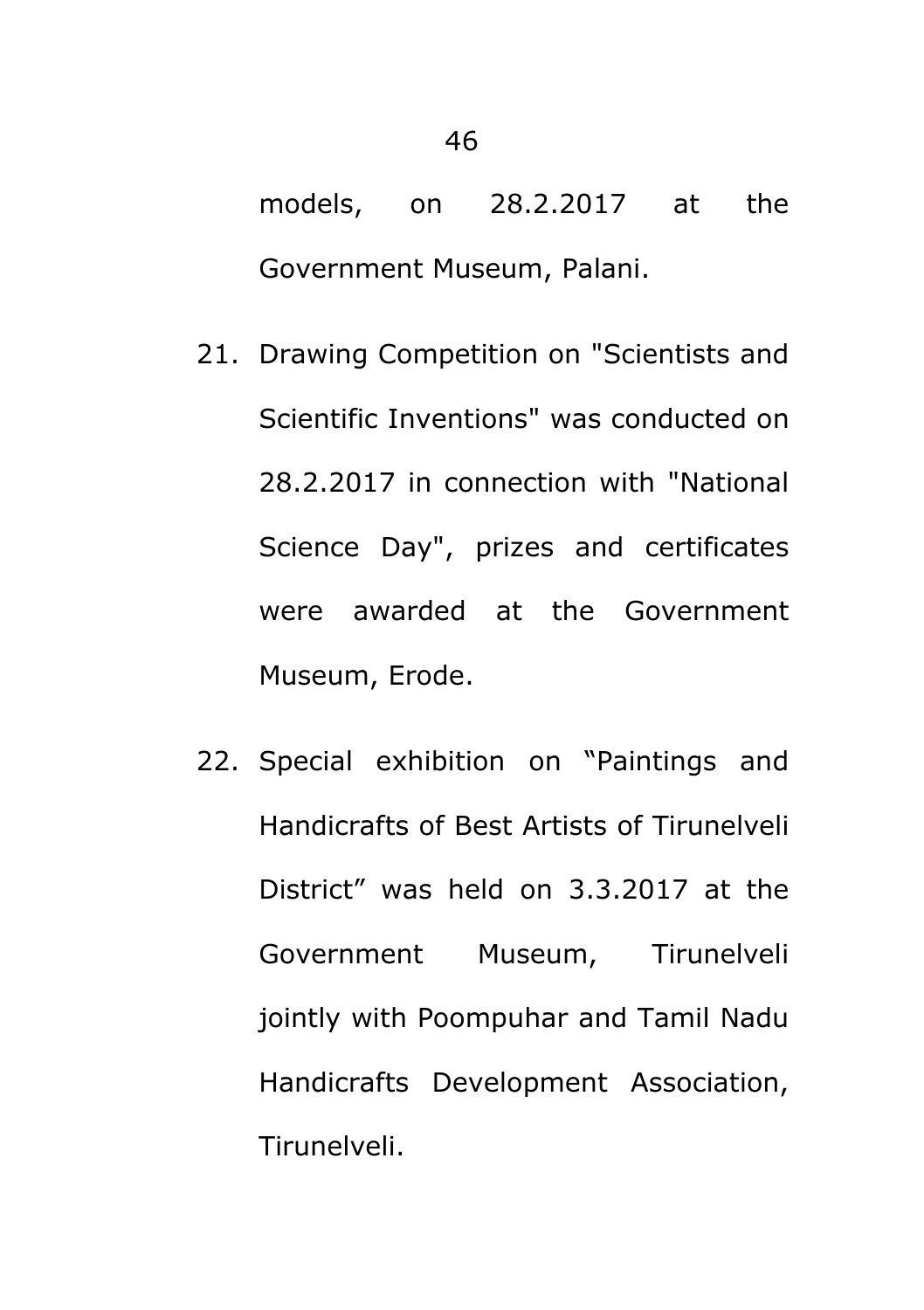- 23. Special exhibition on "Geological Exhibits of Recent Times" was conducted from 08.3.2017 to 23.3.2017 at the Government Museum, Karur.
- 24. "Workshop on Epigraphy" was organized jointly with Meenakshi Womens Arts College on 11.3.2017, at the Government Museum, Madurai. Special lecture was delivered by the Curator on *Brahmi* inscriptions.
- 25. Special Photography Exhibition on "Medicinal Plants" was conducted at the Government Museum, Udhagamandalam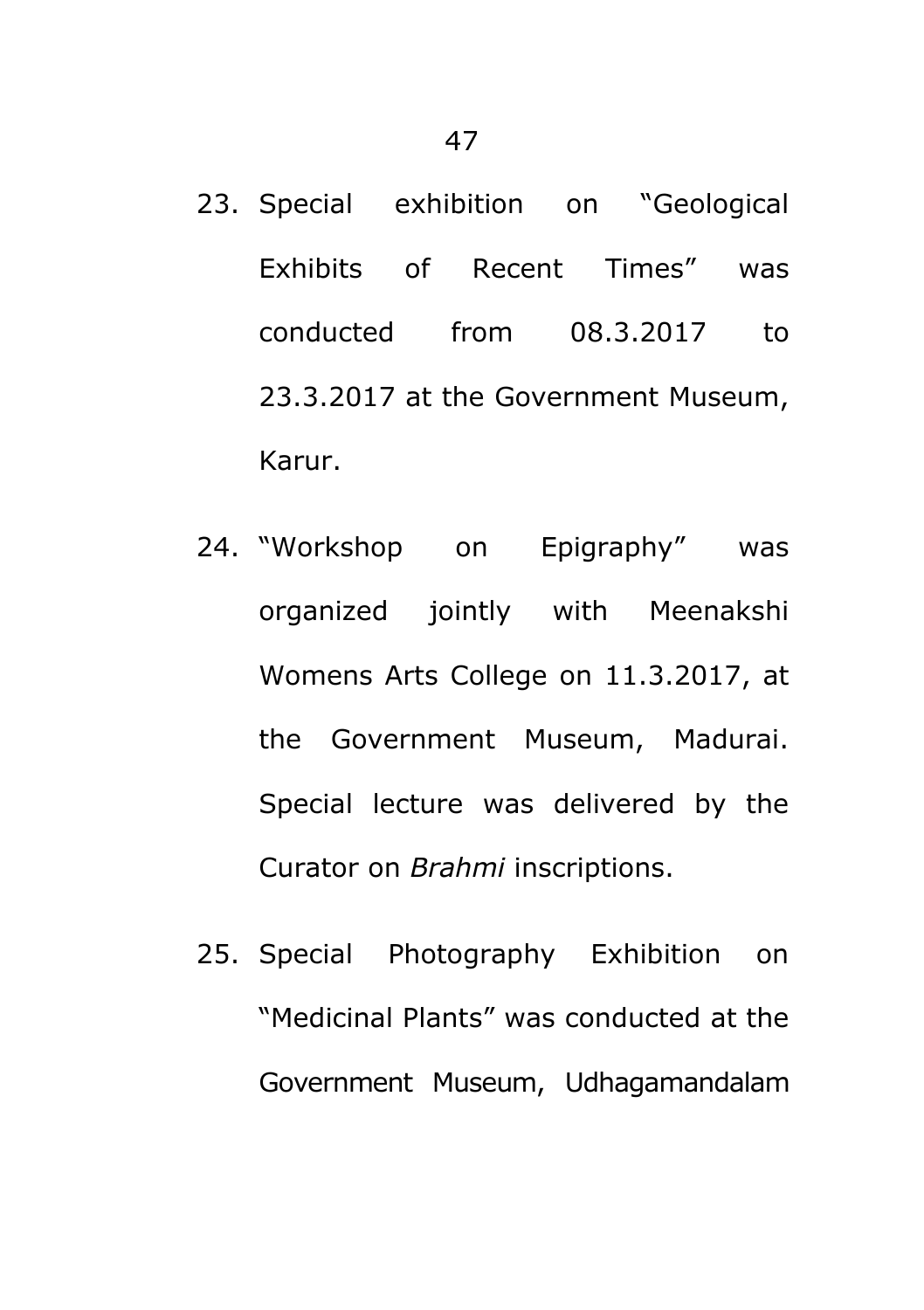in connection with World Forests Day on 21.3.2017.

- 26. "Conservation & Protection of Ancient Manuscripts", lecture was held on 27.3.2017 at the Government Museum, Nagappatinam.
- 27. Photography exhibition on "Ancient Monuments of Tamil Nadu" was conducted from 27.3.2017 to 30.3.2017 at the Government Museum, Salem.
- 28. "Disappeared ones with the passage of time" - a Gramaphone Special Exhibition was held on 27.3.2017 at the Government Museum, Palani.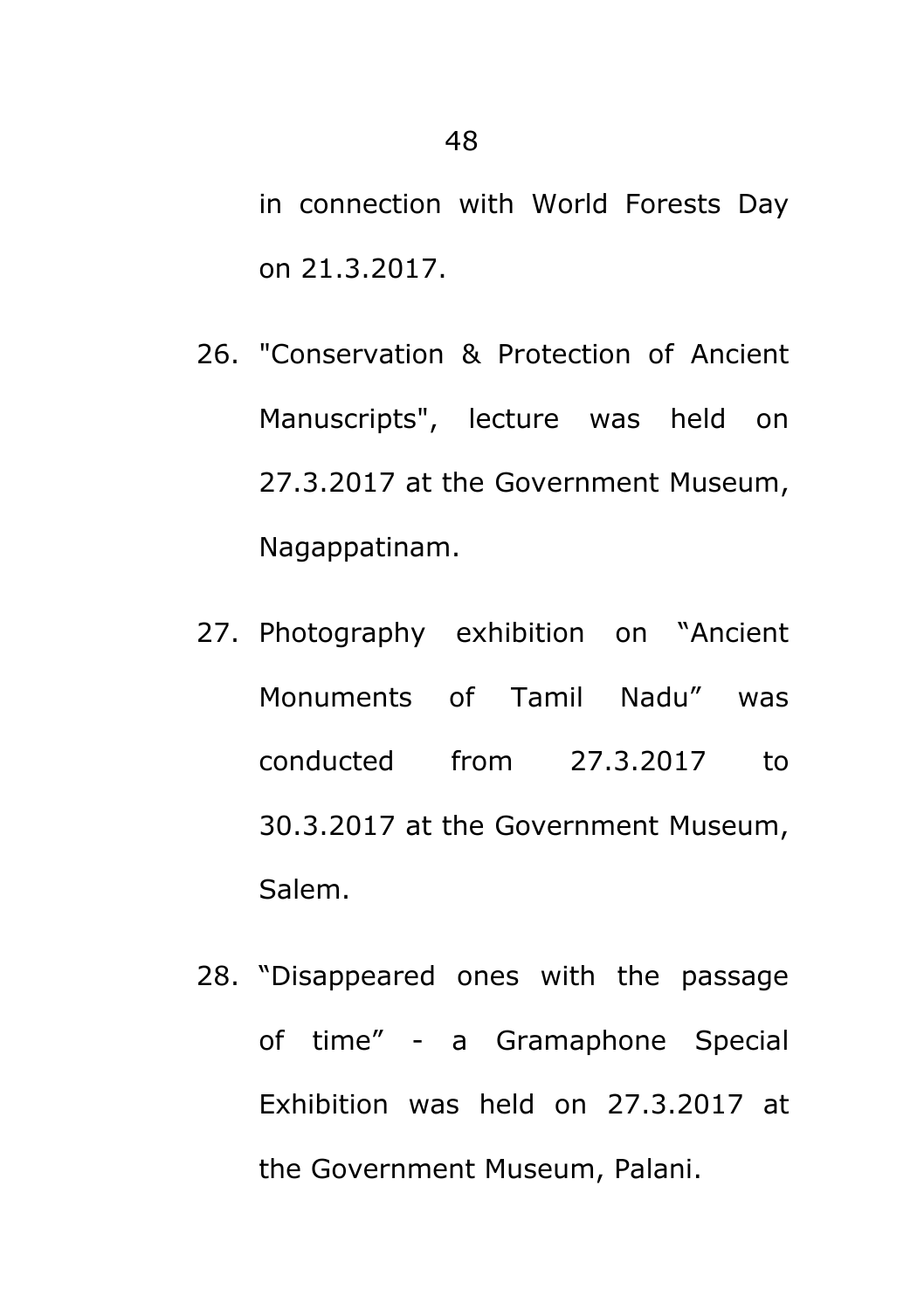29. "Medicinal Plants", exhibition was conducted at the Government Museum, Coimbatore, in connection with World Forests Day on 29.3.2017.

### **Consultancy and Services rendered to other Departments**

2.11 Chemical Conservation Section of the Government Museum, Chennai restored 31 portraits of yester-year Justices of Madras High Court.

### **Conclusion**

2.12 Museums function as centres of education and tourism. They attract the discerning tourists. No visit to a city or tourist place is complete without a visit to the local